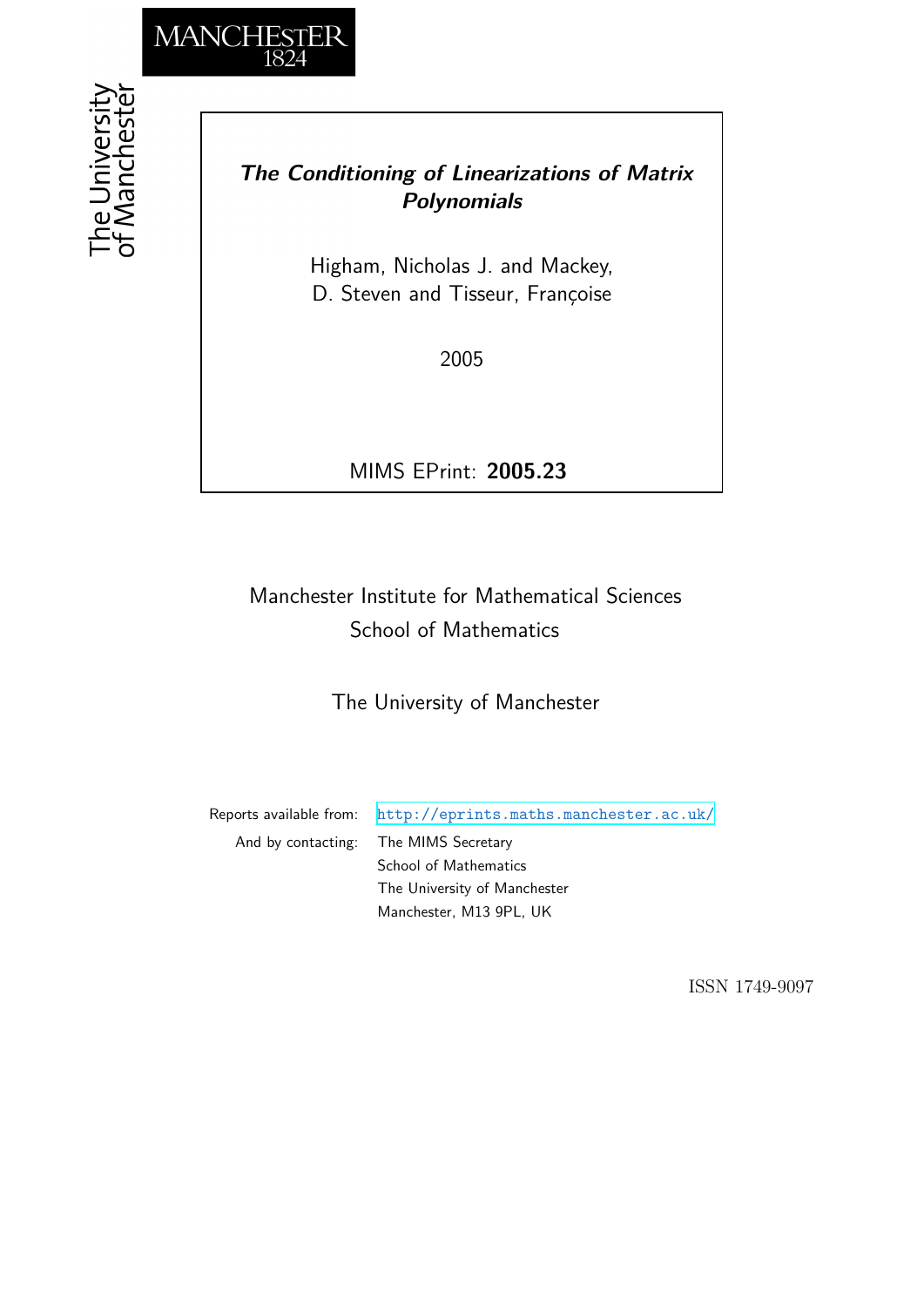## THE CONDITIONING OF LINEARIZATIONS OF MATRIX POLYNOMIALS<sup>∗</sup>

#### NICHOLAS J. HIGHAM<sup>†</sup>, D. STEVEN MACKEY<sup>‡</sup>, AND FRANÇOISE TISSEUR<sup>§</sup>

Abstract. The standard way of solving the polynomial eigenvalue problem of degree m in  $n \times n$ matrices is to "linearize" to a pencil in  $mn \times mn$  matrices and solve the generalized eigenvalue problem. For a given polynomial,  $\hat{P}$ , infinitely many linearizations exist and they can have widely varying eigenvalue condition numbers. We investigate the conditioning of linearizations from a vector space  $\mathbb{DL}(P)$  of pencils recently identified and studied by Mackey, Mackey, Mehl, and Mehrmann. We look for the best conditioned linearization and compare the conditioning with that of the original polynomial. Two particular pencils are shown always to be almost optimal over linearizations in  $\mathbb{DL}(P)$  for eigenvalues of modulus greater than or less than 1, respectively, provided that the problem is not too badly scaled and that the pencils are linearizations. Moreover, under this scaling assumption, these pencils are shown to be about as well conditioned as the original polynomial. For quadratic eigenvalue problems that are not too heavily damped, a simple scaling is shown to convert the problem to one that is well scaled. We also analyze the eigenvalue conditioning of the widely used first and second companion linearizations. The conditioning of the first companion linearization relative to that of  $P$  is shown to depend on the coefficient matrix norms, the eigenvalue, and the left eigenvectors of the linearization and of  $P$ . The companion form is found to be potentially much more ill conditioned than  $P$ , but if the 2-norms of the coefficient matrices are all approximately 1 then the companion form and  $P$  are guaranteed to have similar condition numbers. Analogous results hold for the second companion form. Our results are phrased in terms of both the standard relative condition number and the condition number of Dedieu and Tisseur for the problem in homogeneous form, this latter condition number having the advantage of applying to zero and infinite eigenvalues.

Key words. matrix polynomial, matrix pencil, linearization, companion form, condition number, homogeneous form, quadratic eigenvalue problem, vector space, scaling

AMS subject classifications. 65F15, 15A18

1. Introduction. Consider the matrix polynomial of degree  $m$ 

(1.1) 
$$
P(\lambda) = \sum_{i=0}^{m} \lambda^{i} A_{i}, \qquad A_{i} \in \mathbb{C}^{n \times n}, \quad A_{m} \neq 0.
$$

We will assume throughout that P is regular, that is, det  $P(\lambda) \neq 0$ . The eigenproblem for P—the polynomial eigenvalue problem—is to find scalars  $\lambda$  and nonzero vectors x and y satisfying  $P(\lambda)x = 0$  and  $y^*P(\lambda) = 0$ ; x and y are right and left eigenvectors corresponding to the eigenvalue  $\lambda$ .

A standard way of solving the eigenproblem is to convert P into a linear polynomial

$$
L(\lambda) = \lambda X + Y, \qquad X, Y \in \mathbb{C}^{mn \times mn}
$$

<sup>∗</sup>Numerical Analysis Report 465, Manchester Centre for Computational Mathematics, April 2005; resvised October 2005. This work was supported by Engineering and Physical Sciences Research Council grant GR/S31693.

<sup>†</sup>School of Mathematics, The University of Manchester, Sackville Street, Manchester, M60 1QD, UK (higham@ma.man.ac.uk, http://www.ma.man.ac.uk/~higham/). This work was supported by a Royal Society-Wolfson Research Merit Award.

<sup>‡</sup>School of Mathematics, The University of Manchester, Sackville Street, Manchester, M60 1QD, UK (smackey@ma.man.ac.uk).

<sup>§</sup>School of Mathematics, The University of Manchester, Sackville Street, Manchester, M60 1QD, UK (ftisseur@ma.man.ac.uk, http://www.ma.man.ac.uk/~ftisseur/). This work was supported by Engineering and Physical Sciences Research Council grant GR/R45079.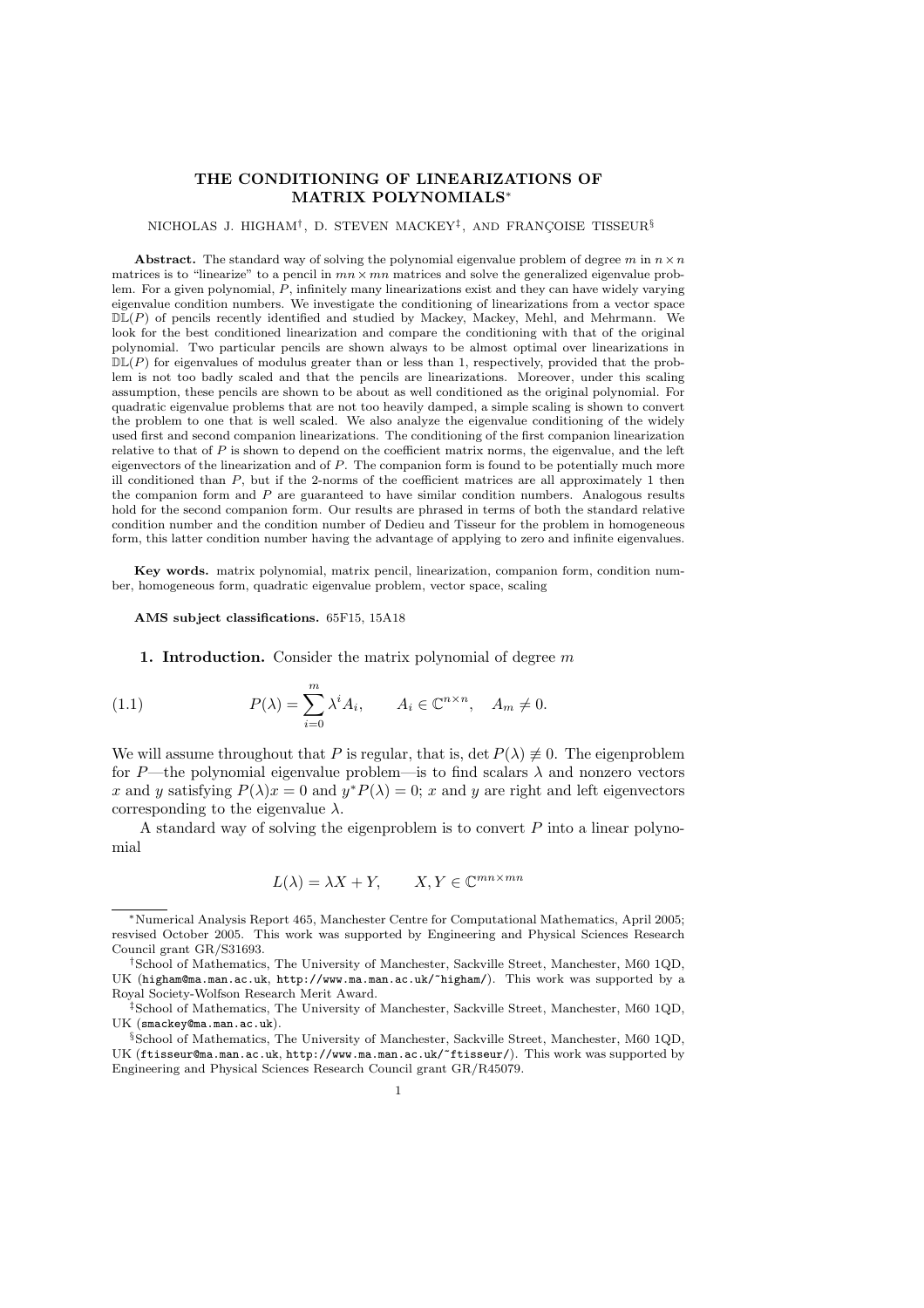with the same spectrum as P and solve the resulting generalized eigenproblem  $L(\lambda)x =$ 0, which is usually done by the QZ algorithm for small to medium size problems or a Krylov method for large sparse problems. The aim of this work is to provide guidance on how to choose from among the infinitely many possible pencils  $L(\lambda)$ .

We are interested in pencils  $L(\lambda)$  that are linearizations of  $P(\lambda)$  in the following sense: they satisfy

(1.2) 
$$
E(\lambda)L(\lambda)F(\lambda) = \begin{bmatrix} P(\lambda) & 0 \\ 0 & I_{(m-1)n} \end{bmatrix}
$$

for some unimodular  $E(\lambda)$  and  $F(\lambda)$  (that is,  $\det(E(\lambda))$  is a nonzero constant, independent of  $\lambda$ , and likewise for F) [6, Sec. 7.2]. This definition implies that  $\gamma \det(L(\lambda)) =$  $\det(P(\lambda))$  for some nonzero constant  $\gamma$ , so that L and P have the same spectrum. As an example, the pencil

(1.3) 
$$
C_1(\lambda) = \lambda \begin{bmatrix} A & 0 \\ 0 & I \end{bmatrix} + \begin{bmatrix} B & C \\ -I & 0 \end{bmatrix}
$$

can be shown to be a linearization for the quadratic  $Q(\lambda) = \lambda^2 A + \lambda B + C$ ; it is known as the first companion form linearization (see Section 7).

Two important sets of potential linearizations are identified and studied by Mackey, Mackey, Mehl, and Mehrmann [13]. With the notation

(1.4) 
$$
\Lambda = [\lambda^{m-1}, \lambda^{m-2}, \dots, 1]^T,
$$

the sets are

(1.5) 
$$
\mathbb{L}_1(P) = \{ L(\lambda) : L(\lambda)(\Lambda \otimes I_n) = v \otimes P(\lambda), v \in \mathbb{C}^m \},
$$

(1.6) 
$$
\mathbb{L}_2(P) = \{ L(\lambda) : (A^T \otimes I_n)L(\lambda) = w^T \otimes P(\lambda), w \in \mathbb{C}^m \}.
$$

It is easy to check that  $C_1(\lambda)$  in (1.3) belongs to  $\mathbb{L}_1(Q)$  (with  $v = e_1$ )<sup>1</sup>; so the pencils in  $L_1$  can be thought of as generalizations of the first companion form. It is proved in [13, Prop. 3.2, Prop. 3.12, Thm. 4.7] that  $\mathbb{L}_1(P)$  and  $\mathbb{L}_2(P)$  are vector spaces and that almost all pencils in these spaces are linearizations of P.

One of the underlying reasons for the interest in  $\mathbb{L}_1$  and  $\mathbb{L}_2$  is that eigenvectors of P can be directly recovered from eigenvectors of linearizations in  $\mathbb{L}_1$  and  $\mathbb{L}_2$ . Specifically, if L is any pencil in  $\mathbb{L}_1(P)$  with nonzero vector v, then x is a right eigenvector of P with eigenvalue  $\lambda$  if and only if  $\Lambda \otimes x$  (if  $\lambda$  is finite) or  $e_1 \otimes x$  (if  $\lambda = \infty$ ) is a right eigenvector for L with eigenvalue  $\lambda$ . Moreover, if this  $L \in L_1(P)$  is a linearization for P, then every right eigenvector of  $L$  has one of these two Kronecker product forms; hence some right eigenvector of  $P$  can be recovered from every right eigenvector of  $L$ . Similarly, if L is any pencil in  $\mathbb{L}_2(P)$  with nonzero vector w, then y is a left eigenvector for P with eigenvalue  $\lambda$  if and only if  $\overline{\Lambda} \otimes y$  (if  $\lambda$  is finite) or  $e_1 \otimes y$  (if  $\lambda = \infty$ ) is a left eigenvector for L with eigenvalue  $\lambda$ . Again, if this  $L \in \mathbb{L}_2(P)$  is a linearization for P, then every left eigenvector of L is of the form  $\overline{\Lambda} \otimes \gamma$  or  $e_1 \otimes \gamma$ , and so every left eigenvector of L produces a left eigenvector for P. Some insight can be gained from the proof of the first part of these results. For any  $L \in L_1(P)$ , postmultiplying the equation in (1.5) defining  $\mathbb{L}_1$  by  $1 \otimes x$  gives

$$
L(\lambda)(\Lambda \otimes x) = v \otimes P(\lambda)x.
$$

 $^{1}e_{i}$  denotes the *i*th column of the identity matrix  $I_{m}$ .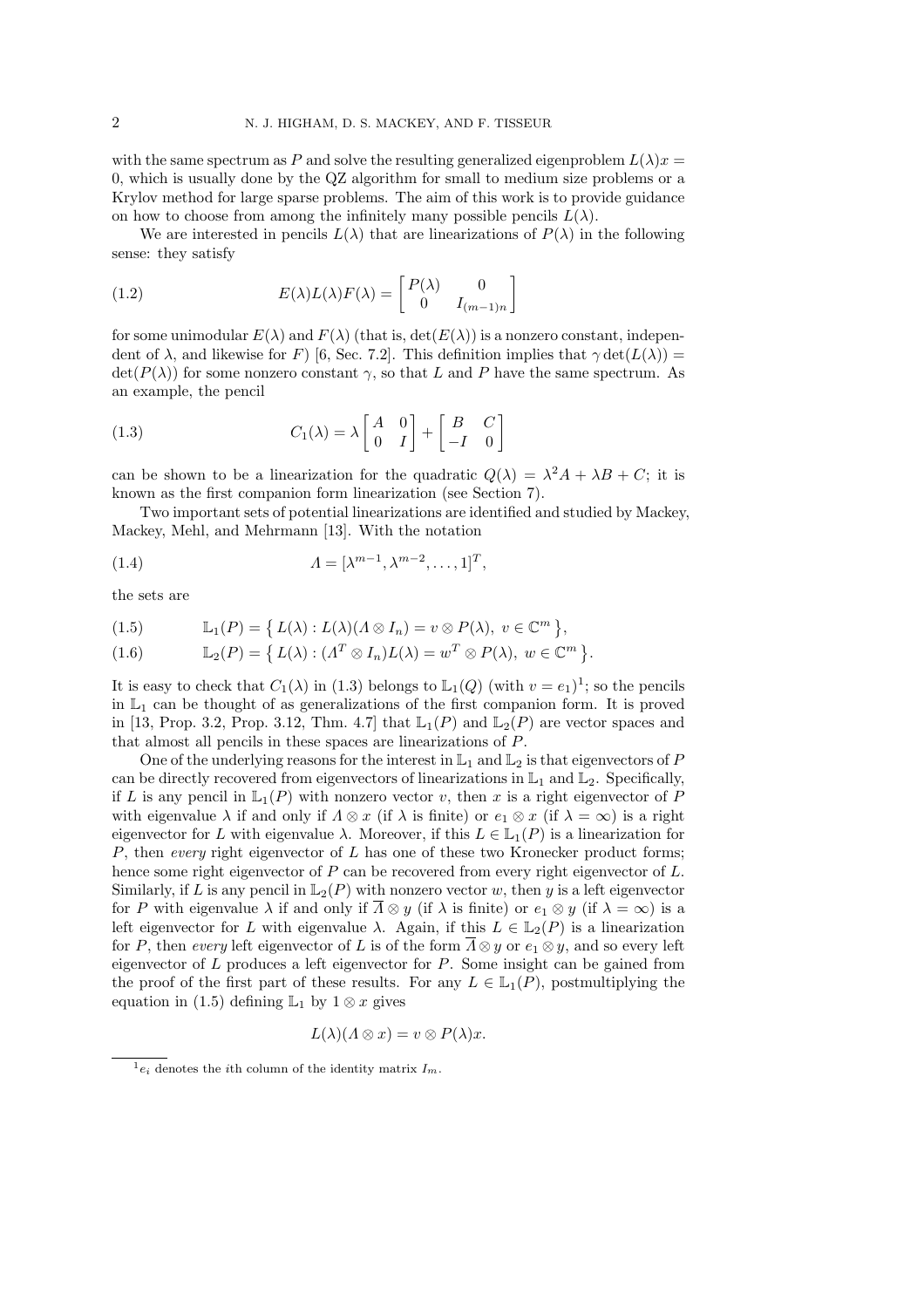Hence for finite  $\lambda$  and  $v \neq 0$ ,  $(x, \lambda)$  is an eigenpair for P if and only if  $(\Lambda \otimes x, \lambda)$  is an eigenpair for L. The complete proofs of these results can be found in [13, Thm. 3.8, Thm. 3.14, Thm. 4.4].

It is natural to concentrate attention on the pencils that lie in

(1.7) 
$$
\mathbb{DL}(P) = \mathbb{L}_1(P) \cap \mathbb{L}_2(P),
$$

because there is a simultaneous correspondence between left and right eigenvectors of P and of pencils in  $D\mathbb{L}(P)$ . It is shown in [13, Thm. 5.3] and in [12] that  $L \in D\mathbb{L}(P)$ only if L satisfies the conditions in  $(1.5)$  and  $(1.6)$  with  $w = v$ , and that, for any  $v \in \mathbb{C}^m$ , there are uniquely determined X and Y such that  $L(\lambda) = \lambda X + Y$  is in  $\mathbb{DL}(P)$ . Thus  $\mathbb{DL}(P)$  is always an m-dimensional space of pencils associated with P. A basis for  $D\mathbb{L}(P)$  corresponding to the standard basis  $v = e_i$ ,  $i = 1$ : m, for  $\mathbb{C}^m$  is derived in [12]. In this work we focus on linearizations in  $\mathbb{DL}(P)$ .

Just as for  $\mathbb{L}_1$  and  $\mathbb{L}_2$ , almost all pencils in  $\mathbb{DL}(P)$  are linearizations [13, Thm. 6.8]. In fact, there is a beautiful characterization of the subset of pencils  $L \in \mathbb{DL}(P)$  that are linearizations [13, Thm. 6.7]: they are those for which no eigenvalue of P is a root of the polynomial  $p(\lambda; v) := v^T A = \sum_{i=1}^m v_i \lambda^{m-i}$ , where when  $v_1 = 0$  we define  $\infty$  to be a root of  $p(\lambda; v)$ . Throughout this work we assume that the pencils  $L \in \mathbb{DL}(P)$ under consideration are linearizations.

The polynomials with  $m > 1$  of greatest practical importance are the quadratics. For later use we note that for  $m = 2$  and  $Q(\lambda) = \lambda^2 A + \lambda B + C$ ,

$$
(1.8)\quad \mathbb{DL}(Q) = \left\{ L(\lambda) = \lambda \begin{bmatrix} v_1 A & v_2 A \\ v_2 A & v_2 B - v_1 C \end{bmatrix} + \begin{bmatrix} v_1 B - v_2 A & v_1 C \\ v_1 C & v_2 C \end{bmatrix} : v \in \mathbb{C}^2 \right\},
$$

which can be deduced directly from the definition of  $\mathbb{DL}$  in (1.7).

We now summarize the organization of the paper. In Section 2 we define and describe properties of a relative condition number for a simple eigenvalue of P and a condition number of Dedieu and Tisseur for the problem in homogeneous form. Although there is no direct connection between the two condition numbers, both are of interest, and all results in the paper are stated for both. In Section 3 we obtain for a linearization in  $D\mathbb{L}(P)$  expressions for the condition numbers that separate the dependence on  $P$  from that of the vector  $v$  that defines the linearization. These expressions are then used in Section 4 to approximately minimize the condition numbers over all v. The pencils with  $v = e_1$  and  $v = e_m$ , which are linearizations when  $A_0$  and  $A_m$ , respectively, are nonsingular, are shown always to be almost optimal within  $D\mathbb{L}(P)$ for eigenvalues of modulus greater than or less than 1, respectively, provided that the measure  $\rho = \max_i ||A_i||_2 / \min(||A_0||_2, ||A_m||_2)$  of the scaling of the problem is of order 1. This result generalizes and strengthens earlier results of Tisseur [16] for the quadratic case. Under the same scaling assumption these two linearizations are shown to be about as well conditioned as the original polynomial. How to extend the results to sets of eigenvalues, and the situation where we know only a region containing the eigenvalues, is discussed in Section 4.1.

In Section 5 we turn to quadratic polynomials and show that a simple scaling converts the problem to one that is well scaled, provided the quadratic is not too heavily damped. In Section 6 we prove the equality of the condition number of an eigenvalue of a linearization in  $\mathbb{DL}(P)$  with the condition number of the corresponding reciprocal eigenvalue of a linearization of the "reversal" of the polynomial. In Section 7 we show that the ratio of the condition number of the first companion linearization to that of P at a given  $\lambda$  depends on the product of a rational function of  $|\lambda|$  and the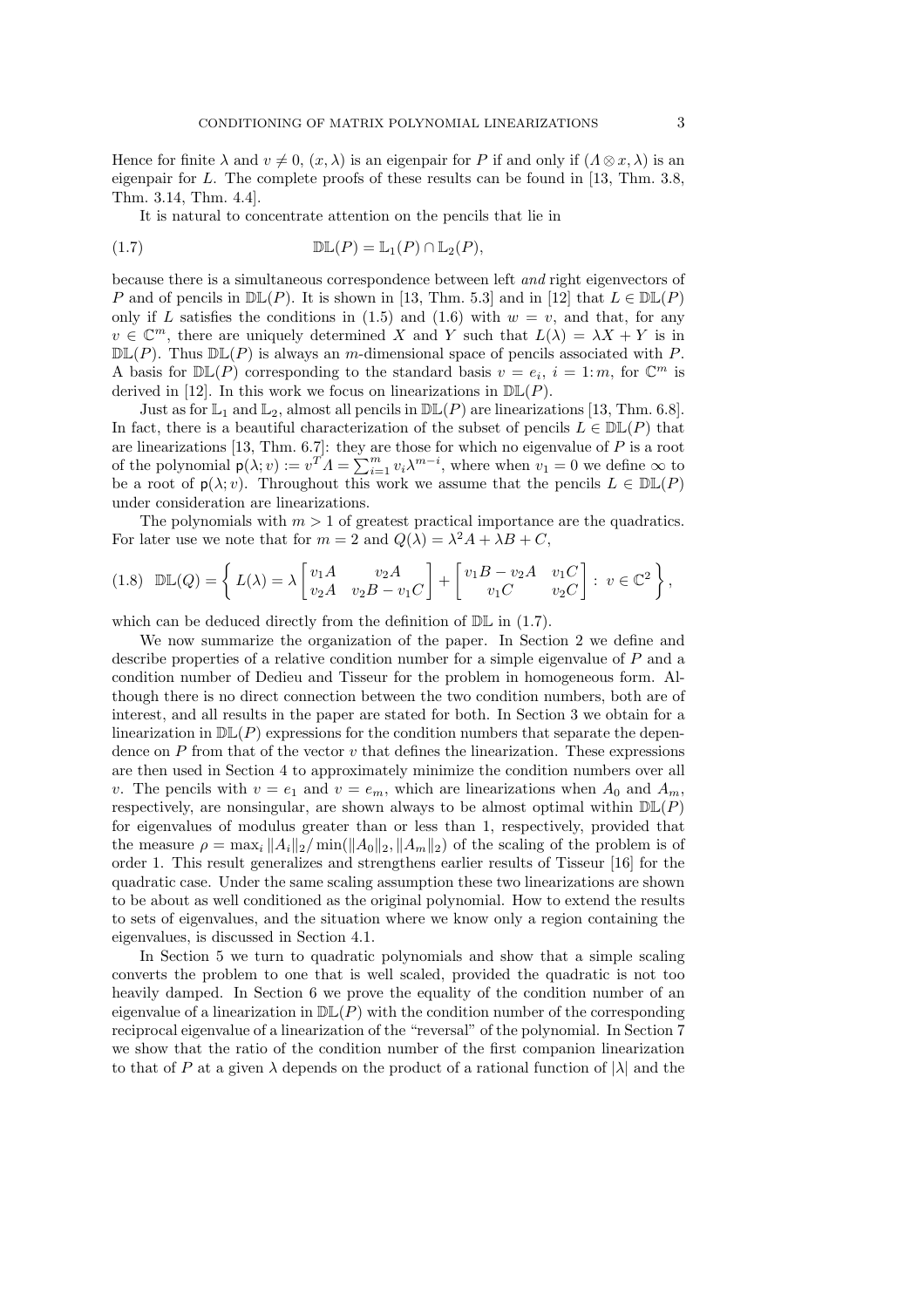norms  $||A_i||$  with the ratio of the norms of the left eigenvectors of the pencil and P. This result, and its analog for the second companion form, reveals and gives insight into potential instability of the companion forms.

Finally, the numerical experiments in Section 8 show the ability of our analysis to predict well the accuracy of eigenvalues computed via different linearizations.

2. Eigenvalue condition number. Let  $\lambda$  be a simple, finite, nonzero eigenvalue of P in  $(1.1)$  with corresponding right eigenvector x and left eigenvector y. A normwise condition number of  $\lambda$  can be defined by

$$
\kappa_P(\lambda) = \lim_{\epsilon \to 0} \sup \left\{ \frac{|\Delta \lambda|}{\epsilon |\lambda|} : \left( P(\lambda + \Delta \lambda) + \Delta P(\lambda + \Delta \lambda) \right) (x + \Delta x) = 0, \right\}
$$
\n
$$
(2.1)
$$
\n
$$
\|\Delta A_i\|_2 \le \epsilon \omega_i, \ i = 0; m \right\},
$$

where  $\Delta P(\lambda) = \sum_{i=0}^{m} \lambda^i \Delta A_i$ . The  $\omega_i$  are nonnegative weights that allow flexibility in how the perturbations are measured; in particular,  $\Delta A_i$  can be forced to zero by setting  $\omega_i = 0$ . An explicit formula for this condition number is given in the following result.

THEOREM 2.1 (Tisseur [16, Thm. 5]). The normwise condition number  $\kappa_P(\lambda)$  is given by

(2.2) 
$$
\kappa_P(\lambda) = \frac{\left(\sum_{i=0}^m |\lambda|^i \omega_i\right) ||y||_2 ||x||_2}{|\lambda|| y^* P'(\lambda)x|}.
$$

The condition number  $\kappa_P(\lambda)$  has the disadvantage that it is not defined for zero or infinite eigenvalues. In order to give a unified treatment for all  $\lambda$ , we rewrite the polynomial in the homogeneous form

$$
P(\alpha, \beta) = \sum_{i=0}^{m} \alpha^{i} \beta^{m-i} A_{i}
$$

and consider eigenvalues as pairs  $(\alpha, \beta) \neq (0, 0)$  that are solutions of the scalar equation det  $P(\alpha, \beta) = 0$ ; thus  $\lambda \equiv \alpha/\beta$ . More precisely, since  $P(\alpha, \beta)$  is homogeneous in  $\alpha$  and  $\beta$ , we define an eigenvalue as any line through the origin in  $\mathbb{C}^2$  of solutions of det  $P(\alpha, \beta) = 0$ . Let  $T_{(\alpha, \beta)}\mathbb{P}_1$  denote the tangent space at  $(\alpha, \beta)$  to  $\mathbb{P}_1$ , the projective space of lines through the origin in  $\mathbb{C}^2$ . Dedieu and Tisseur [3] define a condition operator  $K(\alpha, \beta) : (\mathbb{C}^{n \times n})^{m+1} \to T_{(\alpha, \beta)}\mathbb{P}_1$  for the eigenvalue  $(\alpha, \beta)$  as the differential of the map from the  $(m + 1)$ -tuple  $(A_0, \ldots, A_m)$  to  $(\alpha, \beta)$  in projective space. The significance of the condition operator is shown by the following result, which is an extension of a result of Dedieu [2, Thm. 6.1]. Here and below, we sometimes write a representative of an eigenvalue  $(\alpha, \beta)$  as a row vector  $[\alpha, \beta] \in \mathbb{C}^{1 \times 2}$ .

THEOREM 2.2. Let  $(\alpha, \beta)$  be a simple eigenvalue of  $P(\alpha, \beta)$  with representative  $[\alpha, \beta]$  normalized so that  $\|[\alpha, \beta]\|_2 = 1$ . For sufficiently small  $(m + 1)$ -tuples

$$
\Delta A \equiv (\Delta A_0, \ldots, \Delta A_m),
$$

the perturbed polynomial  $\widetilde{P}(\alpha, \beta) = \sum_{i=0}^{m} \alpha^{i} \beta^{m-i} (A_i + \Delta A_i)$  has a simple eigenvalue  $(\widetilde{\alpha}, \widetilde{\beta})$  for which, with the normalization  $[\alpha, \beta][\widetilde{\alpha}, \widetilde{\beta}]^* = 1$ ,

$$
[\widetilde{\alpha}, \widetilde{\beta}] = [\alpha, \beta] + K(\alpha, \beta) \Delta A + o(||\Delta A||).
$$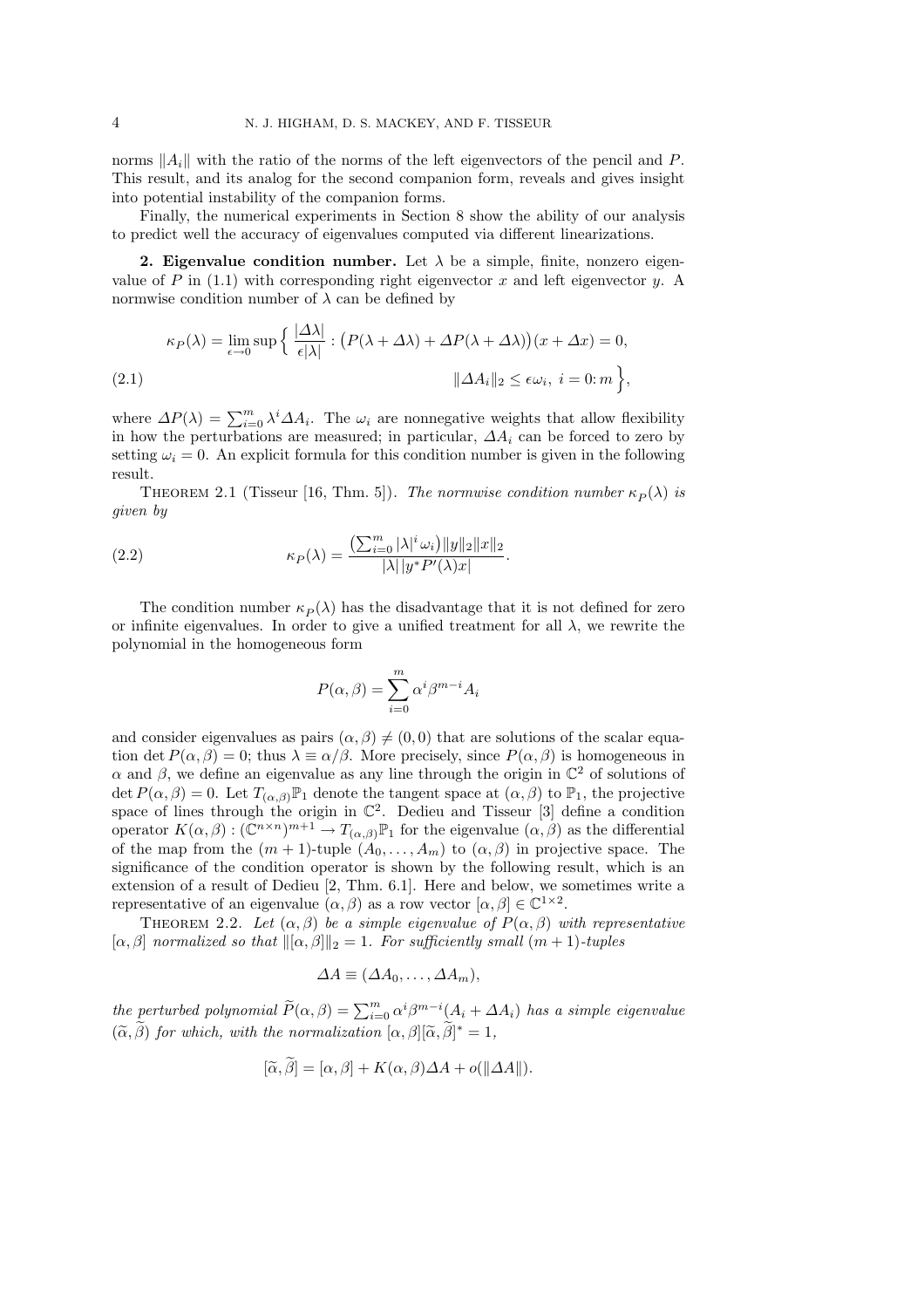A condition number  $\kappa_P(\alpha, \beta)$  can be defined as a norm of the condition operator:

$$
\kappa_P(\alpha, \beta) = \max_{\|\Delta A\| \le 1} \frac{\|K(\alpha, \beta)\Delta A\|_2}{\|[\alpha, \beta]\|_2},
$$

where the norm on  $\Delta A$  is arbitrary. Note that this condition number is well-defined, since the right-hand side is independent of the choice of representative of the eigenvalue  $(\alpha, \beta)$ . Let  $\theta((\mu, \nu), (\tilde{\mu}, \tilde{\nu}))$  be the angle between the two lines  $(\mu, \nu)$  and  $(\tilde{\mu}, \tilde{\nu})$ . Then for  $\theta$  small enough,

$$
|\theta((\mu,\nu),(\widetilde{\mu},\widetilde{\nu}))| \leq |\tan(\theta((\mu,\nu),(\widetilde{\mu},\widetilde{\nu})))| = \left\| [\widetilde{\mu},\widetilde{\nu}] \frac{\| [\mu,\nu] \|_2}{[\widetilde{\mu},\widetilde{\nu}][\mu,\nu]^*} - \frac{[\mu,\nu]}{\| [\mu,\nu] \|_2} \right\|_2.
$$

Inserting the particular representatives  $[\alpha, \beta]$  and  $[\tilde{\alpha}, \tilde{\beta}]$  of the original and perturbed eigenvalues, normalized as in Theorem 2.2, gives

$$
\left|\theta((\alpha,\beta),(\widetilde{\alpha},\widetilde{\beta}))\right| \leq ||[\alpha,\beta]-[\widetilde{\alpha},\widetilde{\beta}]||_2 = ||K(\alpha,\beta)\Delta A||_2 + o(||\Delta A||).
$$

Hence, the angle between the original and perturbed eigenvalues satisfies

(2.3) 
$$
\left|\theta((\alpha,\beta),(\widetilde{\alpha},\widetilde{\beta}))\right| \leq \kappa_P(\alpha,\beta)\|\Delta A\| + o(\|\Delta A\|).
$$

By taking the sine of both sides we obtain a perturbation bound in terms of  $\sin \theta$ . which is the chordal distance between  $(\alpha, \beta)$  and  $(\tilde{\alpha}, \tilde{\beta})$  as used by Stewart and Sun [15, Chap. 6]. Of course,  $\sin |\theta| \le |\theta|$  and asymptotically these two measures of distance are equal.

We will take for the norm on  $(\mathbb{C}^{n \times n})^{m+1}$  the  $\omega$ -weighted Frobenius norm

(2.4) 
$$
||A|| = ||(A_0, \dots, A_m)|| = ||[\omega_0^{-1} A_0, \dots, \omega_m^{-1} A_m]||_F,
$$

where the  $\omega_i$  are nonnegative weights that are analogous to those in (2.1). Define the operators  $\mathcal{D}_{\alpha} \equiv \frac{\partial}{\partial \alpha}$  and  $\mathcal{D}_{\beta} \equiv \frac{\partial}{\partial \beta}$ . The following result is a trivial extension of a result of Dedieu and Tisseur [3, Thm. 4.2] that treats the unweighted Frobenius norm.

THEOREM 2.3. The normwise condition number  $\kappa_P(\alpha, \beta)$  of a simple eigenvalue  $(\alpha, \beta)$  is given by

$$
(2.5) \qquad \kappa_P(\alpha,\beta) = \left(\sum_{i=0}^m |\alpha|^{2i} |\beta|^{2(m-i)} \omega_i^2\right)^{1/2} \frac{\|y\|_2 \|x\|_2}{|y^*(\bar{\beta} \mathcal{D}_\alpha P - \bar{\alpha} \mathcal{D}_\beta P)|_{(\alpha,\beta)} x|}.
$$

As a check, we note that the expression (2.5) is independent of the choice of representative of  $(\alpha, \beta)$  and of the scaling of x and y. Note also that for a simple eigenvalue the denominator terms  $y^*P'(\lambda)x$  in (2.2) and  $y^*(\bar{\beta}\mathcal{D}_{\alpha}-\bar{\alpha}\mathcal{D}_{\beta})P|_{(\alpha,\beta)}x$  in  $(2.5)$  are both nonzero, as shown in [1, Thm. 3.2] for the former and [3, Thm. 3.3 (iii)] for the latter.

To summarize,  $\kappa_P(\lambda)$  and  $\kappa_P(\alpha, \beta)$  are two different measures of the sensitivity of a simple eigenvalue. The advantage of  $\kappa_P(\lambda)$  is that it is an immediate generalization of the well-known Wilkinson condition number for the standard eigenproblem [18, p. 69] and it measures the relative change in an eigenvalue, which is a concept readily understood by users of numerical methods. In favour of  $\kappa_P(\alpha, \beta)$  is that it elegantly treats all eigenvalues, including those at zero and infinity; moreover, it provides the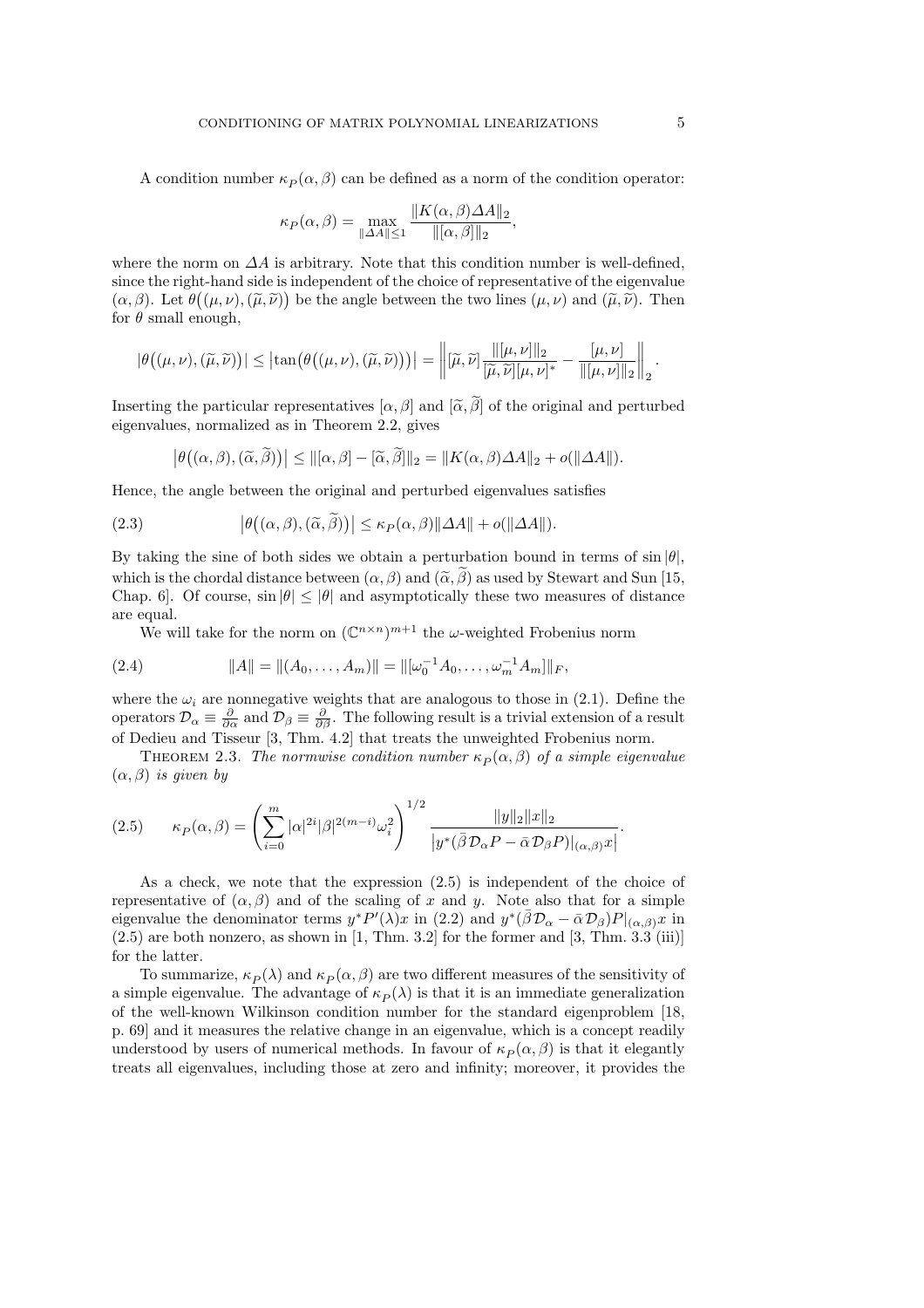bound (2.3) for the angular error, which is an alternative to the relative error bound that  $\kappa_P(\lambda)$  provides. Both condition numbers are therefore of interest and we will treat both in the next section.

We note that in MATLAB 7.0 (R14) the function polyeig that solves the polynomial eigenvalue problem returns the condition number  $\kappa_P(\alpha, \beta)$  as an optional output argument.

3. Eigenvalue conditioning of linearization. We now focus on the condition numbers  $\kappa_L(\lambda)$  and  $\kappa_L(\alpha, \beta)$  of a simple eigenvalue of a linearization  $L(\lambda) = \lambda X +$  $Y \in \mathbb{DL}(P)$ . Our aim is to obtain expressions for these condition numbers with two properties: they separate the dependence on  $P$  from that of the vector  $v$  and they have minimal explicit dependence on  $X$  and  $Y$ . In the next section we will consider how to minimize these expressions over all  $v$ . Note the distinction between the condition numbers  $\kappa_L$  of the pencil and  $\kappa_P$  of the original polynomial. Note also that a simple eigenvalue of  $L$  is necessarily a simple eigenvalue of  $P$ , and vice versa, in view of  $(1.2)$ .

We first carry out the analysis for  $\kappa_L(\alpha, \beta)$ . Let x and y denote right and left eigenvectors of  $P$ , and  $z$  and  $w$  denote right and left eigenvectors of  $L$ , all corresponding to the eigenvalue  $(\alpha, \beta)$ . Recalling that  $\lambda = \alpha/\beta$ , define

$$
L(\alpha, \beta) = \alpha X + \beta Y = \beta L(\lambda),
$$
  
\n
$$
\Lambda_{\alpha, \beta} = [\alpha^{m-1}, \alpha^{m-2}\beta, \dots, \beta^{m-1}]^T = \beta^{m-1}\Lambda.
$$

In view of the relations in Section 1 we can take

(3.1) 
$$
w = \overline{\Lambda}_{\alpha,\beta} \otimes y, \quad z = \Lambda_{\alpha,\beta} \otimes x.
$$

(These expressions are valid for both finite and infinite eigenvalues.)

The condition number that we wish to evaluate is obtained by applying Theorem  $2.3$  to  $L$ :

(3.2) 
$$
\kappa_L(\alpha,\beta) = \sqrt{|\alpha|^2 \omega_X^2 + |\beta|^2 \omega_Y^2} \frac{\|w\|_2 \|z\|_2}{|w^*(\bar{\beta} \mathcal{D}_\alpha L - \bar{\alpha} \mathcal{D}_\beta L)|_{(\alpha,\beta)} z|},
$$

where an obvious notation has been used for the weights in (2.4).

We can rewrite the condition in (1.5) that characterizes a member of  $\mathbb{L}_1$  as

(3.3) 
$$
L(\alpha, \beta)(\Lambda_{\alpha, \beta} \otimes I_n) = v \otimes P(\alpha, \beta),
$$

where for the moment  $\alpha$  and  $\beta$  denote variables. Differentiating with respect to  $\alpha$ gives

(3.4) 
$$
\mathcal{D}_{\alpha}L(\alpha,\beta)(\Lambda_{\alpha,\beta}\otimes I_n)+L(\alpha,\beta)(\mathcal{D}_{\alpha}\Lambda_{\alpha,\beta}\otimes I_n)=v\otimes \mathcal{D}_{\alpha}P(\alpha,\beta).
$$

Now evaluate this equation at an eigenvalue<sup>2</sup> ( $\alpha$ , $\beta$ ). Multiplying on the left by  $w^*$ and on the right by  $1 \otimes x$ , and using (3.1), we obtain

(3.5)  

$$
w^*(\mathcal{D}_{\alpha}L)|_{(\alpha,\beta)}z = \Lambda_{\alpha,\beta}^T v \otimes y^*(\mathcal{D}_{\alpha}P)|_{(\alpha,\beta)}x
$$

$$
= \Lambda_{\alpha,\beta}^T v \cdot y^*(\mathcal{D}_{\alpha}P)|_{(\alpha,\beta)}x.
$$

<sup>2</sup>Strictly speaking, here and later we are evaluating at a representative of an eigenvalue. All the condition number formulae are independent of the choice of representative.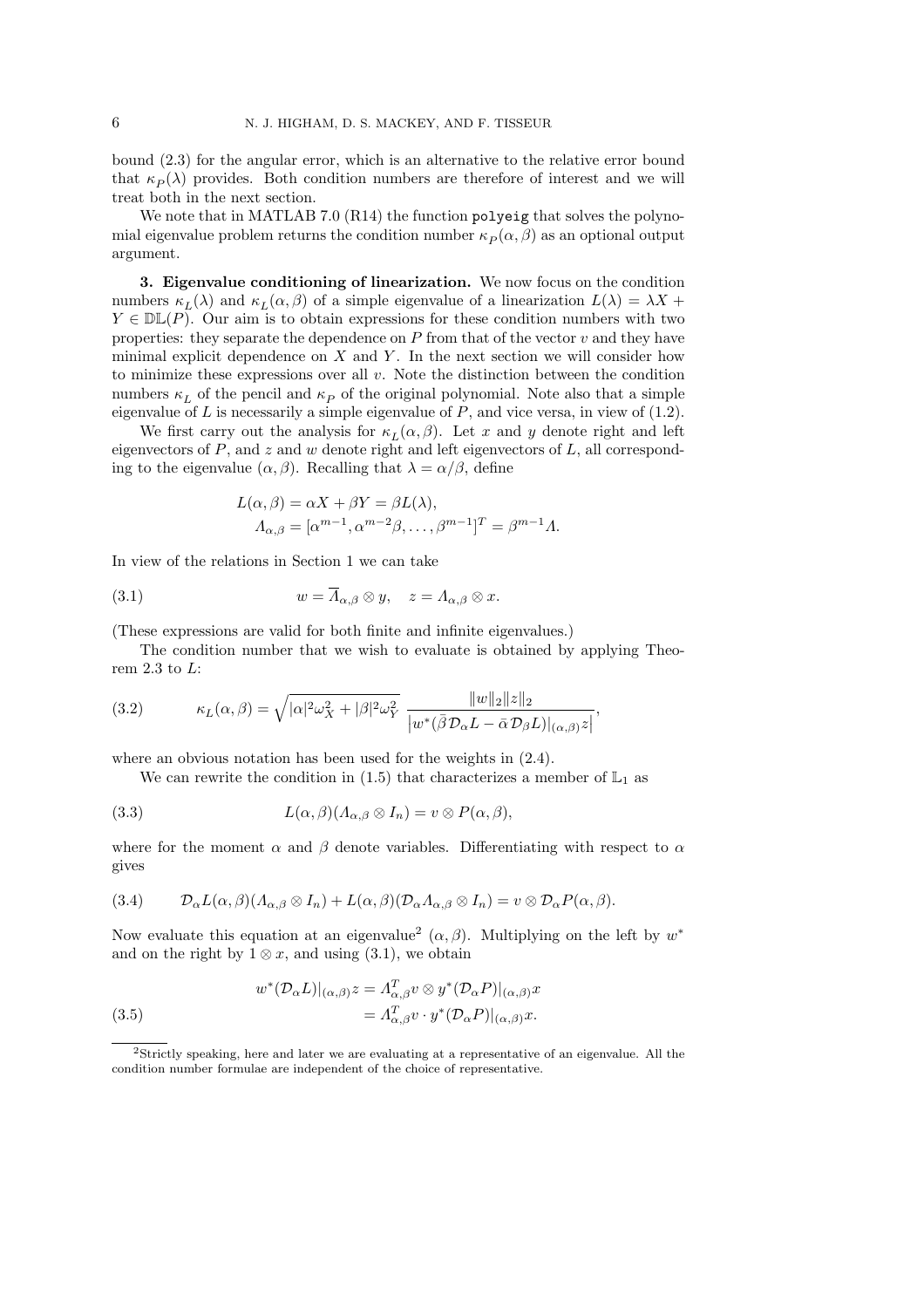Exactly the same argument leads to

(3.6) 
$$
w^*(\mathcal{D}_{\beta}L)|_{(\alpha,\beta)}z = \Lambda_{\alpha,\beta}^T v \cdot y^*(\mathcal{D}_{\beta}P)|_{(\alpha,\beta)}x.
$$

Hence, from  $(3.5)$  and  $(3.6)$ ,

 $\overline{w}$ 

$$
*(\bar{\beta}\mathcal{D}_{\alpha}L - \bar{\alpha}\mathcal{D}_{\beta}L)|_{(\alpha,\beta)}z = \Lambda_{\alpha,\beta}^T v \cdot y^*(\bar{\beta}\mathcal{D}_{\alpha}P - \bar{\alpha}\mathcal{D}_{\beta}P)|_{(\alpha,\beta)}x.
$$

The first factor on the right can be viewed as a homogeneous polynomial in  $\alpha$  and  $\beta$ , so we introduce the notation

(3.7) 
$$
\mathsf{p}(\alpha,\beta;v) := v^T \Lambda_{\alpha,\beta} = \sum_{i=1}^m v_i \alpha^{m-i} \beta^{i-1} = \Lambda_{\alpha,\beta}^T v.
$$

Noting, from (3.1), that  $||w||_2 = ||A_{\alpha,\beta}||_2 ||y||_2$  and  $||z||_2 = ||A_{\alpha,\beta}||_2 ||x||_2$ , we obtain an alternative form of  $(3.2)$  that clearly separates the dependence on  $P$  from that on the vector v that defines the linearization. Now we write  $\kappa_L(\alpha, \beta; v)$  to indicate the dependence of  $\kappa_L$  on the vector  $v \in \mathbb{C}^m$  that defines the linearization.

THEOREM 3.1. Let  $(\alpha, \beta)$  be a simple eigenvalue of P with right and left eigenvectors x and y, respectively. Then, for any pencil  $L(\alpha, \beta) = \alpha X + \beta Y \in \mathbb{DL}(P)$  that is a linearization of P,

(3.8) 
$$
\kappa_L(\alpha,\beta;v) = \frac{\sqrt{|\alpha|^2 \omega_X^2 + |\beta|^2 \omega_Y^2}}{|\mathbf{p}(\alpha,\beta;v)|} \cdot \frac{\|A_{\alpha,\beta}\|_2^2 \|y\|_2 \|x\|_2}{|y^*(\bar{\beta}\mathcal{D}_{\alpha}P - \bar{\alpha}\mathcal{D}_{\beta}P)|_{(\alpha,\beta)}x|},
$$

where  $v$  is the vector in  $(3.3)$ .

Now we give a similar analysis for the condition number  $\kappa_L(\lambda)$  of a finite, nonzero λ. In view of (2.2), our aim is to obtain an expression for  $|w^*L'(\lambda)z|$ . Since  $L \in \mathbb{L}_1$ ,

(3.9) 
$$
L(\lambda)(\Lambda \otimes I_n) = v \otimes P(\lambda).
$$

Differentiating (3.9) with respect to  $\lambda$  gives

(3.10) 
$$
L'(\lambda)(\Lambda \otimes I_n) + L(\lambda)(\Lambda' \otimes I_n) = v \otimes P'(\lambda).
$$

Evaluating at an eigenvalue  $\lambda$ , premultiplying by  $w^* = \Lambda^T \otimes y^*$ , postmultiplying by  $1 \otimes x$ , and using  $(3.1)$ , gives

$$
w^* L'(\lambda) z = \Lambda^T v \otimes y^* P'(\lambda) x = \Lambda^T v \cdot y^* P'(\lambda) x.
$$

Analogously to (3.7), we write

$$
\mathsf{p}(\lambda; v) := v^T A = \sum_{i=1}^m v_i \lambda^{m-i} = A^T v
$$

for the polynomial defined by v with variable  $\lambda$ .

THEOREM 3.2. Let  $\lambda$  be a simple, finite, nonzero eigenvalue of P with right and left eigenvectors x and y, respectively. Then, for any pencil  $L(\lambda) = \lambda X + Y \in \mathbb{DL}(P)$ that is a linearization of P,

(3.11) 
$$
\kappa_L(\lambda; v) = \frac{(|\lambda| \omega_X + \omega_Y)}{|p(\lambda; v)|} \cdot \frac{\| \Lambda \|_2^2 \| y \|_2 \| x \|_2}{|\lambda| |y^* P'(\lambda) x|},
$$

where  $v$  is the vector in  $(3.9)$ .

The expression (3.8) shows that  $\kappa_L(\alpha, \beta)$  is finite if and only if  $(\alpha, \beta)$  is not a zero of  $p(\alpha, \beta; v)$ , and (3.11) gives essentially the same information for  $\lambda \neq 0, \infty$ . This is consistent with the theory in [13] which shows, as noted in Section 1, that  $L(\lambda)$  is a linearization for  $P(\lambda)$  if and only if no eigenvalue of P (including  $\infty$ ) is a root of  $p(\lambda; v)$ .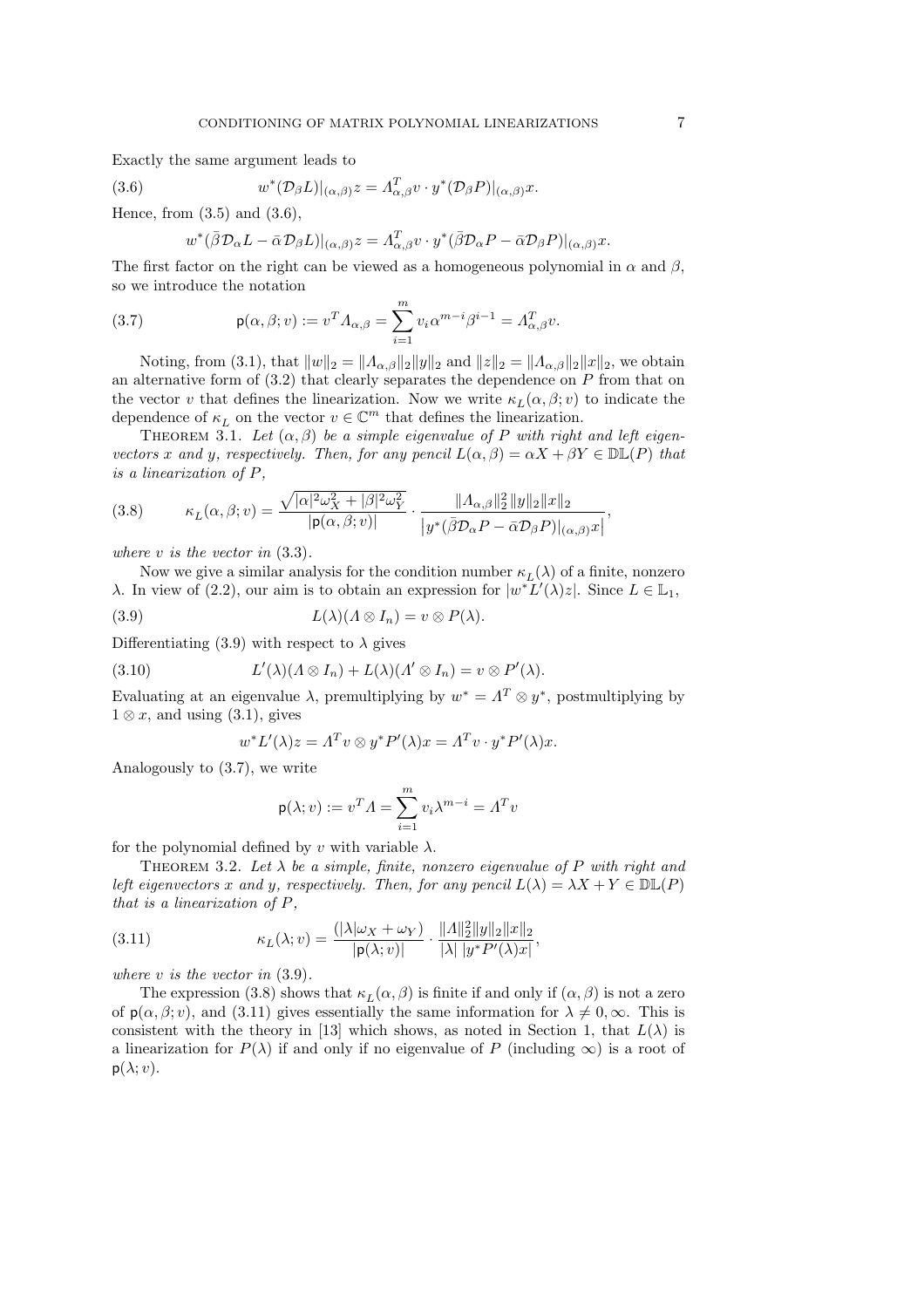**4.** Minimizing the condition numbers  $\kappa_L(\alpha, \beta)$  and  $\kappa_L(\lambda)$ . A pencil  $L(\lambda) \in$  $D\mathbb{L}(P)$  is uniquely defined by the vector v in (1.5). Our aim is to minimize the condition numbers  $\kappa_L(\lambda)$  and  $\kappa_L(\alpha, \beta)$  over all  $v \in \mathbb{C}^m$ , thereby identifying a best conditioned linearization for a particular eigenvalue.

A technical subtlety is that the minimum of  $\kappa_L(\alpha, \beta)$  over v could potentially occur at a  $v$  for which  $L$  is not a linearization, since we are minimizing for a particular eigenvalue, whereas the property of being a linearization is a property concerning all the eigenvalues. In this case formulas (3.8) and (3.11) are not valid. However, such "bad" v form a closed, nowhere dense set of measure zero [13, Thm. 6.8] and an arbitrarily small perturbation to v can make L a linearization.

Expressions  $(3.8)$  and  $(3.11)$  have similar forms, with dependence on v confined to the  $p(\cdot)$  terms in the denominator and the  $\omega$  terms in the numerator. For most of this section we work with the condition number (3.8) for the pencil in homogeneous form; we return to  $\kappa_L(\lambda)$  at the end of the section.

For the weights we will take the natural choice

(4.1) 
$$
\omega_X = ||X||_2, \quad \omega_Y = ||Y||_2.
$$

Since the entries of X and Y are linear combinations of the entries of  $v$  [13, Thm. 5.3], this choice makes the condition numbers independent of the scaling of  $v$ .

We consider first the v-dependence of  $||X||_2$  and  $||Y||_2$ .

LEMMA 4.1. For  $L(\lambda) = \lambda X + Y \in \mathbb{DL}(P)$  defined by  $v \in \mathbb{C}^m$  we have

(4.2) 
$$
||v||_2||A_m||_2 \le ||X||_2 \le m r^{1/2} \max_i ||A_i||_2 ||v||_2,
$$

(4.3) 
$$
||v||_2||A_0||_2 \le ||Y||_2 \le m r^{1/2} \max_i ||A_i||_2 ||v||_2,
$$

where  $r$  is the number of nonzero entries in  $v$ .

*Proof.* Partition X and Y as block  $m \times m$  matrices with  $n \times n$  blocks. From [12] or [13, Thm. 3.5] we know that the first block column of X is  $v \otimes A_m$  and the last block column of Y is  $v \otimes A_0$ . The lower bounds are therefore immediate. From [12] or  $[13, Thm. 5.3]$  it can be seen that each block of X has the form

(4.4) 
$$
X_{ij} = \sum_{k=1}^{m} s_k v_k A_{\ell_k},
$$

where  $s_k \in \{-1, 0, 1\}$  and the indices  $\ell_k$  are distinct. Hence

$$
||X_{ij}||_2 \le \max_k ||A_k||_2 \sum_{k=1}^m |v_k| = \max_k ||A_k||_2 ||v||_1 \le r^{1/2} \max_k ||A_k||_2 ||v||_2.
$$

The upper bound on  $||X||_2$  follows on using

(4.5) 
$$
||X||_2 \leq m \max_{i,j} ||X_{ij}||_2,
$$

which holds for any block  $m \times m$  matrix. An identical argument gives the upper bound for  $||Y||_2$ .  $\Box$ 

Hence, provided the  $||A_i||_2$  values vary little in magnitude with i, the numerator of (3.8) varies little in magnitude with v if  $||v||_2$  is fixed. Under this proviso, we will approximately minimize the condition number  $\kappa_L(\alpha, \beta)$  if we maximize the  $p(\alpha, \beta; v)$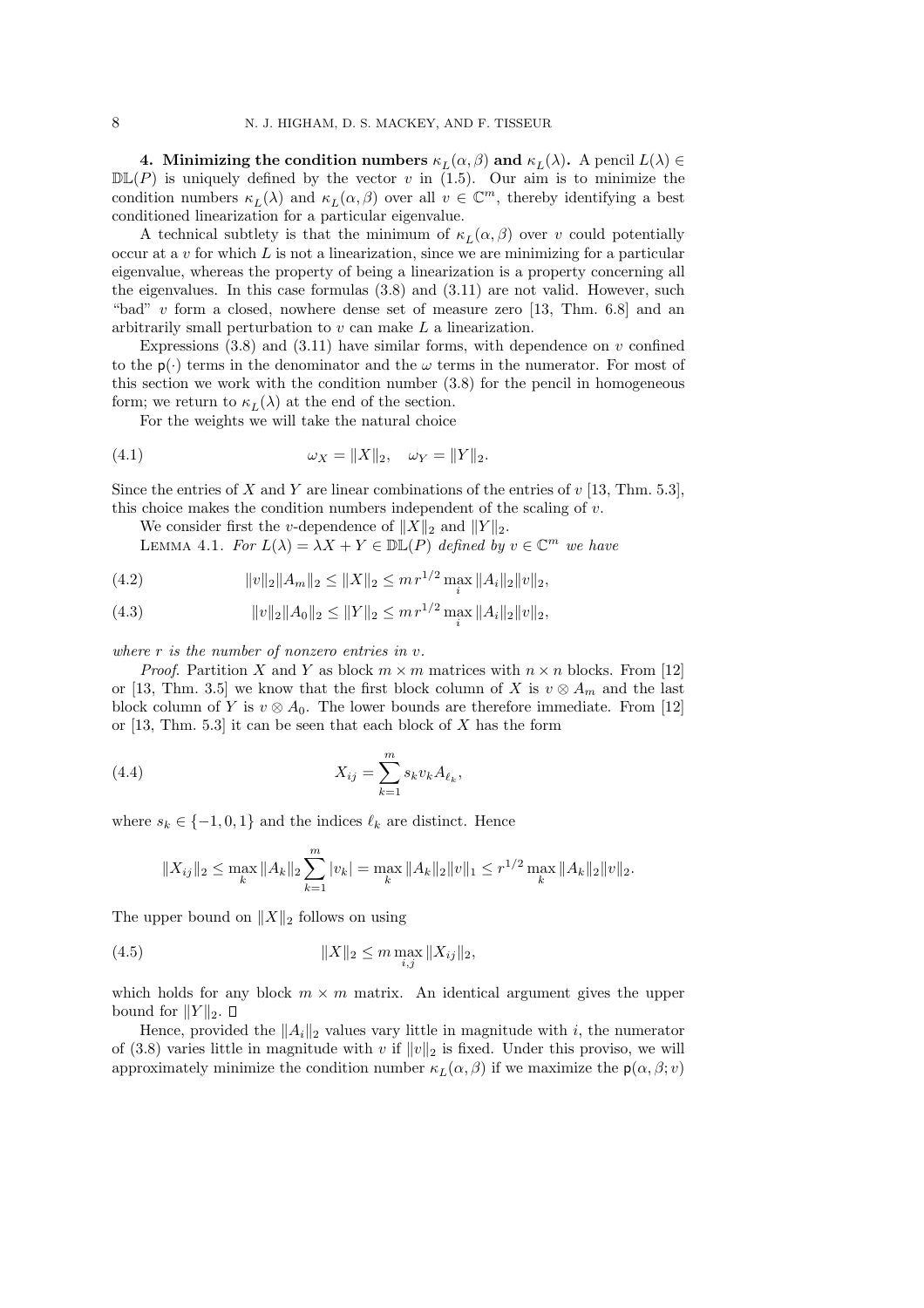term. We therefore restrict our attention to the denominator of the expression (3.8) for  $\kappa_L$  and maximize  $|\mathsf{p}(\alpha, \beta; v)| = |A_{\alpha,\beta}^T v|$  subject to  $||v||_2 = 1$ , for a given eigenvalue  $(\alpha, \beta)$ . By the Cauchy–Schwarz inequality, the maximizing v, and the corresponding value of the polynomial, are

(4.6) 
$$
v_* = \frac{\overline{\Lambda}_{\alpha,\beta}}{\|\Lambda_{\alpha,\beta}\|_2}, \qquad |\mathsf{p}(\alpha,\beta;v_*)| = \|\Lambda_{\alpha,\beta}\|_2.
$$

Two special cases that play an important role in the rest of this paper are worth noting:

$$
(\alpha, \beta) = (1, 0), \quad \lambda = \infty \quad \Rightarrow \quad v_* = e_1,
$$
  

$$
(\alpha, \beta) = (0, 1), \quad \lambda = 0 \quad \Rightarrow \quad v_* = e_m.
$$

The next theorem compares the condition numbers for  $v = e_1$  and  $v = e_m$  with the optimal condition number. Define

(4.7) 
$$
\rho = \frac{\max_{i} \|A_{i}\|_{2}}{\min(\|A_{0}\|_{2}, \|A_{m}\|_{2})} \ge 1.
$$

When we write  $\inf_v \kappa_L(\alpha, \beta; v)$  the infimum is understood to be taken over v for which L is a linearization.

THEOREM 4.2. Let  $(\alpha, \beta)$  be a simple eigenvalue of P and consider pencils  $L \in$  $\mathbb{DL}(P)$ . Take the weights (4.1) for  $\kappa_L$ . Then

(4.8) 
$$
\kappa_L(\alpha, \beta; e_1) \le \rho m^{3/2} \inf_v \kappa_L(\alpha, \beta; v) \text{ if } A_0 \text{ is nonsingular and } |\alpha| \ge |\beta|,
$$

(4.9) 
$$
\kappa_L(\alpha, \beta; e_m) \le \rho m^{3/2} \inf_v \kappa_L(\alpha, \beta; v) \text{ if } A_m \text{ is nonsingular and } |\alpha| \le |\beta|.
$$

*Proof.* Note first that the conditions that  $A_0$  and  $A_m$  are nonsingular ensure that 0 and  $\infty$ , respectively, are not eigenvalues of P, and hence that  $v = e_1$  and  $v = e_m$ , respectively, yield linearizations.

Since  $\kappa_L(\alpha, \beta; v)$  is invariant under scaling of v, we can set  $||v||_2 = 1$ . In view of the bounds in Lemma 4.1, the v-dependent term  $\sqrt{|\alpha|^2 \omega_X^2 + |\beta|^2 \omega_Y^2}$  in the numerator of (3.8) is bounded below by  $\min(\|A_0\|_2, \|A_m\|_2)\sqrt{|\alpha|^2+|\beta|^2}$  for any v, and bounded above by  $m \max_i ||A_i||_2 \sqrt{|\alpha|^2 + |\beta|^2}$  when  $v = e_i$  for some *i*. Hence to prove (4.8) it suffices to show that

(4.10) 
$$
\max_{\|v\|_2=1} |\mathsf{p}(\alpha,\beta;v)| \leq \sqrt{m} |\mathsf{p}(\alpha,\beta;e_1)| \text{ for } |\alpha| \geq |\beta|.
$$

This inequality is trivial for  $\beta = 0$ , so we can assume  $\beta \neq 0$  and divide through by  $\beta^{m-1}$  to rewrite the desired inequality as

$$
\max_{\|v\|_2=1} |\mathbf{p}(\lambda;v)| \le \sqrt{m} |\mathbf{p}(\lambda;e_1)| \quad \text{for } |\lambda| \ge 1.
$$

But this inequality follows from

$$
|\mathbf{p}(\lambda;v)| = |A^T v| \leq ||A||_2 \leq \sqrt{m} |\lambda^{m-1}| = \sqrt{m} |\mathbf{p}(\lambda;e_1)|.
$$

The proof of  $(4.9)$  is entirely analogous.  $\square$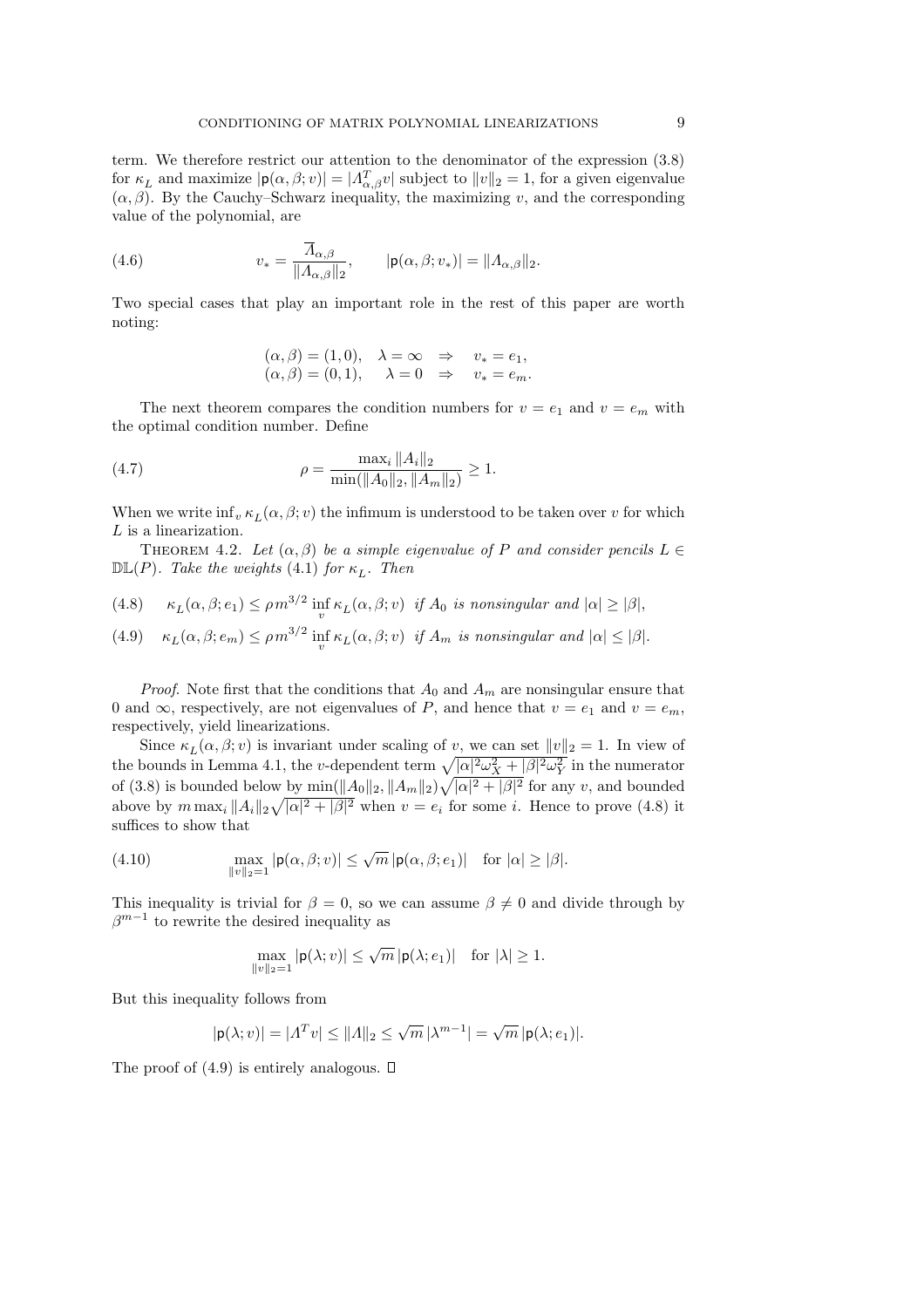Theorem 4.2 says that for matrix polynomials with coefficient matrices of roughly equal norm, one of the two pencils with  $v = e_1$  and  $v = e_m$  will always give a near optimal condition number  $\kappa_L$  for a given eigenvalue; moreover, which pencil is nearly optimal depends only on whether that eigenvalue is greater than or less than 1 in modulus. Note, however, that taking the wrong choice of  $v = e_1$  or  $v = e_m$  can be disastrous:

(4.11) 
$$
\kappa_L(0,\beta;e_1) = \infty, \qquad \kappa_L(\alpha,0;e_m) = \infty
$$

(and in these situations the pencils are not linearizations); see the final example in Section 8.

For the quadratic polynomial  $Q(\lambda) = \lambda^2 A + \lambda B + C$ , the pencils corresponding to  $v = e_1$  and  $v = e_m (= e_2)$  are, respectively (from (1.8)),

(4.12) 
$$
L_1(\lambda) = \lambda \begin{bmatrix} A & 0 \\ 0 & -C \end{bmatrix} + \begin{bmatrix} B & C \\ C & 0 \end{bmatrix}, L_2(\lambda) = \lambda \begin{bmatrix} 0 & A \\ A & B \end{bmatrix} + \begin{bmatrix} -A & 0 \\ 0 & C \end{bmatrix}.
$$

These pencils were analyzed by Tisseur [16], along with a companion form linearization (which belongs to  $\mathbb{L}_1$  but not  $\mathbb{DL}$ ). She showed that if  $||A||_2 = ||B||_2 = ||C||_2 = 1$  then (which belongs to  $\mathbb{Z}_1$ ) are like  $\mathbb{Z}_2$ ), she showed that  $\mathbb{Z}_1$   $\mathbb{Z}_1$   $\mathbb{Z}_2$   $\mathbb{Z}_2$   $\mathbb{Z}_2$   $\mathbb{Z}_2$   $\mathbb{Z}_2$   $\mathbb{Z}_2$   $\mathbb{Z}_2$   $\mathbb{Z}_2$   $\mathbb{Z}_2$   $\mathbb{Z}_2$   $\mathbb{Z}_2$   $\mathbb{Z}_2$   $\mathbb{Z}_2$   $\mathbb{$ in Theorem 4.2 implies that analogous inequalities hold for arbitrary degrees  $m$  and arbitrary  $\rho$ . In fact, working directly from Lemma 4.1 we can show that

$$
\begin{aligned} &\kappa_L(\alpha,\beta;e_1)\leq \kappa_L(\alpha,\beta;e_m) \quad \text{if}\ |\alpha|\geq (\rho m)^{\frac{1}{m-1}}|\beta|,\\ &\kappa_L(\alpha,\beta;e_m)\leq \kappa_L(\alpha,\beta;e_1) \quad \text{if}\ |\beta|\geq (\rho m)^{\frac{1}{m-1}}|\alpha|, \end{aligned}
$$

with entirely analogous inequalities holding for  $\kappa_L(\lambda)$ .

Now we compare the optimal  $\kappa_L(\alpha, \beta; v)$  with  $\kappa_P(\alpha, \beta)$ , the condition number of the eigenvalue for the original polynomial.

THEOREM 4.3. Let  $(\alpha, \beta)$  be a simple eigenvalue of P. Then

$$
\frac{1}{\rho} \leq \frac{\inf_v \kappa_L(\alpha, \beta; v)}{\kappa_P(\alpha, \beta)} \leq m^2 \rho,
$$

where the weights are chosen as  $\omega_i \equiv ||A_i||_2$  for  $\kappa_P$  and as in (4.1) for  $\kappa_L$ . Proof. From Theorem 2.3,

$$
\kappa_P(\alpha,\beta) = \frac{\left(\sum_{i=0}^m |\alpha|^{2i} |\beta|^{2(m-i)} \|A_i\|_2^2\right)^{1/2} \|y\|_2 \|x\|_2}{|y^*(\bar{\beta} \mathcal{D}_{\alpha} P - \bar{\alpha} \mathcal{D}_{\beta} P)|_{(\alpha,\beta)} x|}.
$$

On the other hand, for  $v = v_*$  in (4.6) we have, from Theorem 3.1,

(4.13) 
$$
\kappa_L(\alpha, \beta; v_*) = \frac{\sqrt{|\alpha|^2 \|X\|_2^2 + |\beta|^2 \|Y\|_2^2} \|A_{\alpha, \beta}\|_2 \|y\|_2 \|x\|_2}{|y^*(\bar{\beta} \mathcal{D}_{\alpha} P - \bar{\alpha} \mathcal{D}_{\beta} P)|_{(\alpha, \beta)} x|}.
$$

If L is not a linearization for  $v = v_*$  then we need to interpret  $v_*$  as an arbitrarily  $\sum_{i=0}^m |\alpha|^{2i} |\beta|^{2(m-i)} \|A_i\|_2^2 \geq (|\alpha|^{2m} + |\beta|^{2m}) \min(||A_0||_2, ||A_m||_2)^2$ , it is easy to see small perturbation of  $v_*$  for which L is a linearization. Using (4.2) and (4.3) and that

$$
\frac{\kappa_L(\alpha, \beta; v_*)}{\kappa_P(\alpha, \beta)} \le \rho m^{3/2} f(\alpha, \beta),
$$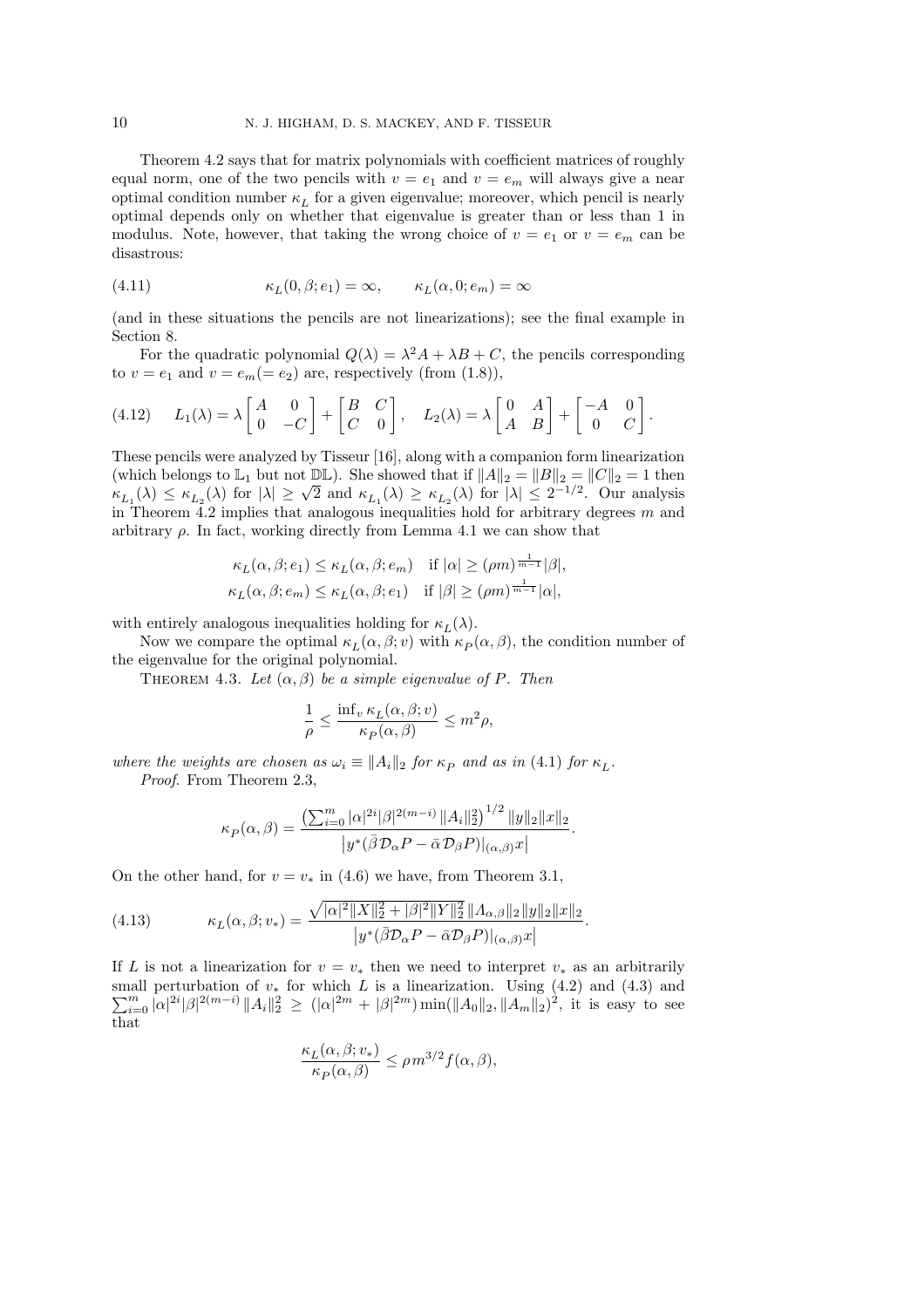where

$$
f(\alpha, \beta) = \frac{\sqrt{|\alpha|^2 + |\beta|^2} \left(\sum_{i=1}^m |\alpha|^{2(i-1)} |\beta|^{2(m-i)}\right)^{1/2}}{\sqrt{|\alpha|^{2m} + |\beta|^{2m}}}.
$$

From (A.1) in Lemma A.1 we have  $f(\alpha, \beta) \leq \sqrt{m}$ . The upper bound follows since  $\inf_v \kappa_L(\alpha, \beta; v) \leq \kappa_L(\alpha, \beta; v_*)$ . For the lower bound we have, for any v with  $||v||_2 = 1$ ,

$$
\frac{\kappa_L(\alpha,\beta;v)}{\kappa_P(\alpha,\beta)} = \frac{\sqrt{|\alpha|^2 ||X||_2^2 + |\beta|^2 ||Y||_2^2} ||A_{\alpha,\beta}||_2^2}}{\left(\sum_{i=0}^m |\alpha|^{2i} |\beta|^{2(m-i)} ||A_i||_2^2\right)^{1/2} |\mathbf{p}(\alpha,\beta;v)|}
$$
  

$$
\geq \frac{\sqrt{|\alpha|^2 + |\beta|^2} \min(||A_0||_2, ||A_m||_2) ||A_{\alpha,\beta}||_2}{\left(\sum_{i=0}^m |\alpha|^{2i} |\beta|^{2(m-i)}\right)^{1/2} \max_i ||A_i||_2}
$$
  

$$
\geq \frac{1}{\rho} \frac{\sqrt{|\alpha|^2 + |\beta|^2} \left(\sum_{i=1}^m |\alpha|^{2(i-1)} |\beta|^{2(m-i)}\right)^{1/2}}{\left(\sum_{i=0}^m |\alpha|^{2i} |\beta|^{2(m-i)}\right)^{1/2}} =: \frac{1}{\rho} g(\alpha,\beta),
$$

since  $|\mathbf{p}(\alpha,\beta; v)| \leq ||A_{\alpha,\beta}||_2$  by the Cauchy–Schwarz inequality. From  $(A.2), g(\alpha,\beta) \geq$ 1, and the lower bound follows.

Now we state the analogues of Theorem 4.2 and 4.3 for  $\kappa_L(\lambda)$ . Recall that  $\rho$  is defined in (4.7).

THEOREM 4.4. Let  $\lambda$  be a simple, finite, nonzero eigenvalue of P and consider pencils  $L \in \mathbb{DL}(P)$ . Take the weights (4.1) for  $\kappa_L$ . Then

(4.14) 
$$
\kappa_L(\lambda; e_1) \le \rho m^{3/2} \inf_v \kappa_L(\lambda; v) \text{ if } A_0 \text{ is nonsingular and } |\lambda| \ge 1,
$$

(4.15) 
$$
\kappa_L(\lambda; e_m) \le \rho m^{3/2} \inf_v \kappa_L(\lambda; v) \text{ if } A_m \text{ is nonsingular and } |\lambda| \le 1.
$$

*Proof.* The proof is entirely analogous to that of Theorem 4.2.  $\square$ THEOREM 4.5. Let  $\lambda$  be a simple, finite, nonzero eigenvalue of P. Then

$$
\left(\frac{2\sqrt{m}}{m+1}\right)\frac{1}{\rho}\leq \frac{\inf_v \kappa_L(\lambda;v)}{\kappa_P(\lambda)}\leq m^2\rho,
$$

where the weights are chosen as  $\omega_i \equiv ||A_i||_2$  for  $\kappa_P$  and as in (4.1) for L.

Proof. The proof is very similar to that of Theorem 4.3, but with slightly different f and g having the form of  $f_3$  and  $f_4$  in Lemma A.1.  $\Box$ 

Theorems 4.3 and 4.5 show that for polynomials whose coefficient matrices do not vary too much in norm, the best conditioned linearization in  $\mathbb{DL}(P)$  for a particular eigenvalue is about as well conditioned as  $P$  itself for that eigenvalue, to within a small constant factor. This is quite a surprising result, because the condition numbers  $\kappa_L(\alpha, \beta)$  and  $\kappa_L(\lambda)$  permit arbitrary perturbations in  $L(\lambda) = \lambda X + Y$  that do not respect the zero and repeated block structure of  $X$  and  $Y$  (as exhibited for two particular instances for  $m = 2$  in (4.12)). Under the same assumptions on the  $||A_i||_2$ , by combining Theorems 4.2 and 4.3, or Theorems 4.4 and 4.5, we can conclude that, for any given eigenvalue, one of the two pencils with  $v = e_1$  and  $v = e_m$  will be about as well conditioned as P itself for that eigenvalue.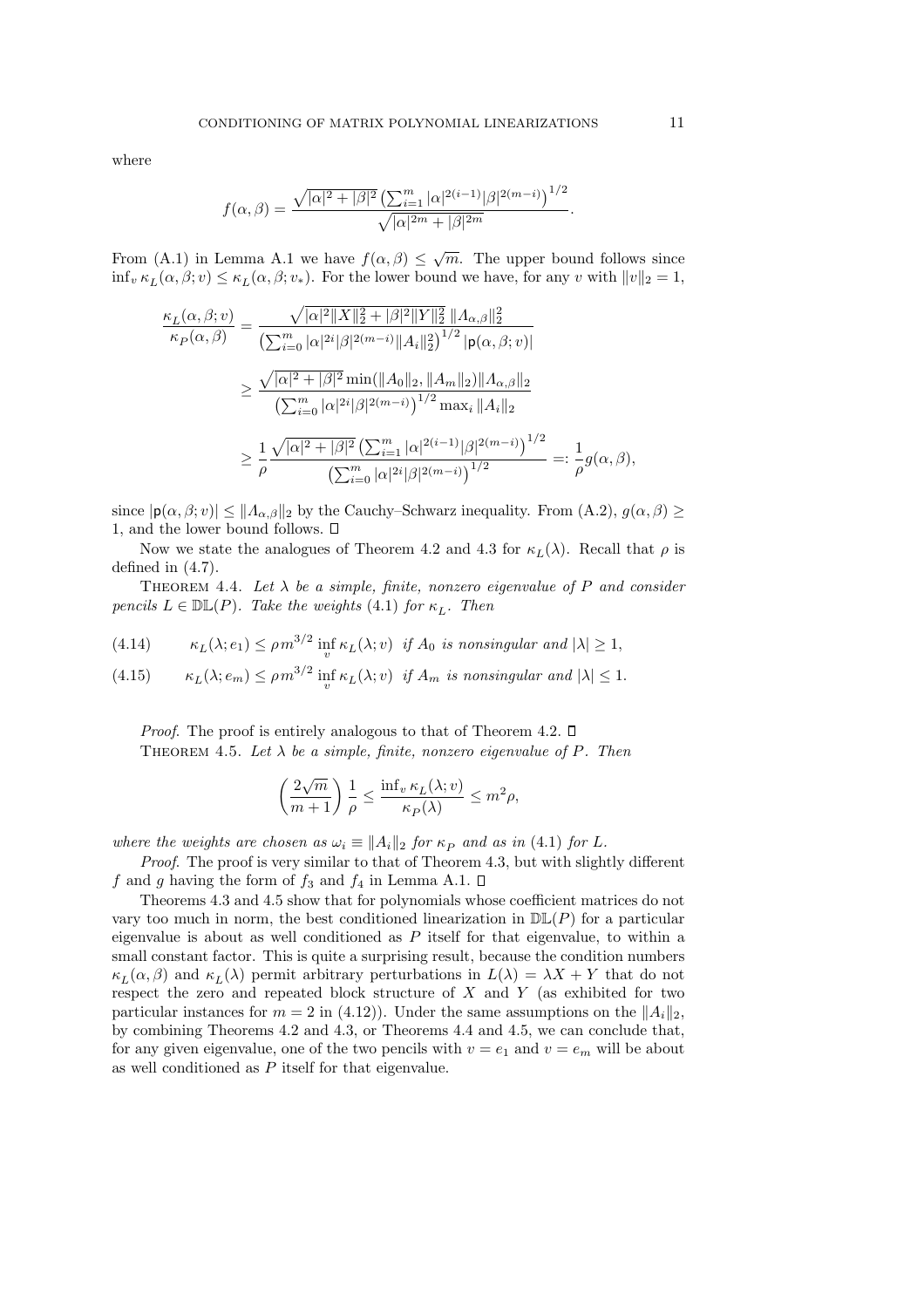**4.1. Several eigenvalues.** Suppose now that several eigenvalues  $(\alpha_1, \beta_1), \ldots,$  $(\alpha_r, \beta_r)$  are of interest and that neither  $|\alpha_i| \geq |\beta_i|$  for all i nor  $|\alpha_i| \leq |\beta_i|$  for all i. A reasonable way to define a single pencil that is best for all these eigenvalues is by maximizing the 2-norm of the r-vector of the reciprocals of the eigenvalue condition numbers for the pencil. This vector can be written, using Theorem 3.1, as

$$
\operatorname{diag}\left((|\alpha_i|^2 \omega_X^2 + |\beta_i|^2 \omega_Y^2)^{1/2} \|A_{\alpha_i, \beta_i}\|_2^2 \|y_i\|_2 \|x_i\|_2\right)^{-1}
$$
  
 
$$
\times \operatorname{diag}(|y_i^*(\bar{\beta}_i \mathcal{D}_\alpha P - \bar{\alpha}_i \mathcal{D}_\beta P)|_{(\alpha_i, \beta_i)} x_i|) \left[\begin{array}{c} A_{\alpha_1, \beta_1}^T \\ \vdots \\ A_{\alpha_r, \beta_r}^T \end{array}\right] v =: Bv.
$$

Assume that  $\rho = O(1)$ , so that  $\omega_X$  and  $\omega_Y$  in (4.1) are roughly constant in  $||v||_2$ . Then we can set  $\omega_X = \omega_Y = 1$  and define the optimal v as the right singular vector corresponding to the largest singular value of B. This approach requires knowledge of the eigenvectors  $x_i$  and  $y_i$  as well as the  $\lambda_i$ . If the eigenvectors are not known then we can simplify  $B$  further to

$$
\operatorname{diag}\left( (|\alpha_i|^2 + |\beta_i|^2)^{1/2} || A_{\alpha_i, \beta_i} ||_2^2 \right)^{-1} \left[ \begin{array}{c} A_{\alpha_1, \beta_1}^T \\ \vdots \\ A_{\alpha_r, \beta_r}^T \end{array} \right].
$$

So far we have implicitly assumed that we have a good estimate of the eigenvalues of interest. Suppose, instead, that we know only a region  $S$  of the complex plane in which the eigenvalues of interest lie. In this case a natural approach is to try to minimize the v-dependent part of the eigenvalue condition number over  $S$ . Continuing to assume  $\rho = O(1)$ , and working now with  $\kappa_L(\lambda; v)$ , the problem becomes to find the v that achieves the maximum in the problem

$$
\max_{\|v\|_2=1}\min_{\lambda\in S}|\mathsf{p}(\lambda;v)|.
$$

This uniform (or Chebyshev) complex approximation problem can be expressed as a semi-infinite programming problem and solved by numerical methods for such problems [14, Sec. 2.3].

5. Quadratic polynomials. We now concentrate our attention on quadratic polynomials,  $Q(\lambda) = \lambda^2 A + \lambda B + C$ , as these are in practice the most important polynomials of degree 2 or higher. Write

(5.1) 
$$
a = ||A||_2, \quad b = ||B||_2, \quad c = ||C||_2.
$$

The quantity  $\rho$  in Theorems 4.2–4.5 is now

$$
\rho = \frac{\max(a, b, c)}{\min(a, c)}.
$$

Clearly,  $\rho$  is of order 1 if

$$
b \lesssim \max(a, c)
$$
 and  $a \approx c$ .

If these conditions are not satisfied then we can consider scaling Q. Write  $\lambda = \mu \gamma$ ,  $\gamma \in \mathbb{R}$  and

(5.2) 
$$
Q(\lambda) = \lambda^2 A + \lambda B + C = \mu^2 (\gamma^2 A) + \mu (\gamma B) + C =: \mu^2 \widetilde{A} + \mu \widetilde{B} + \widetilde{C} =: \widetilde{Q}(\mu).
$$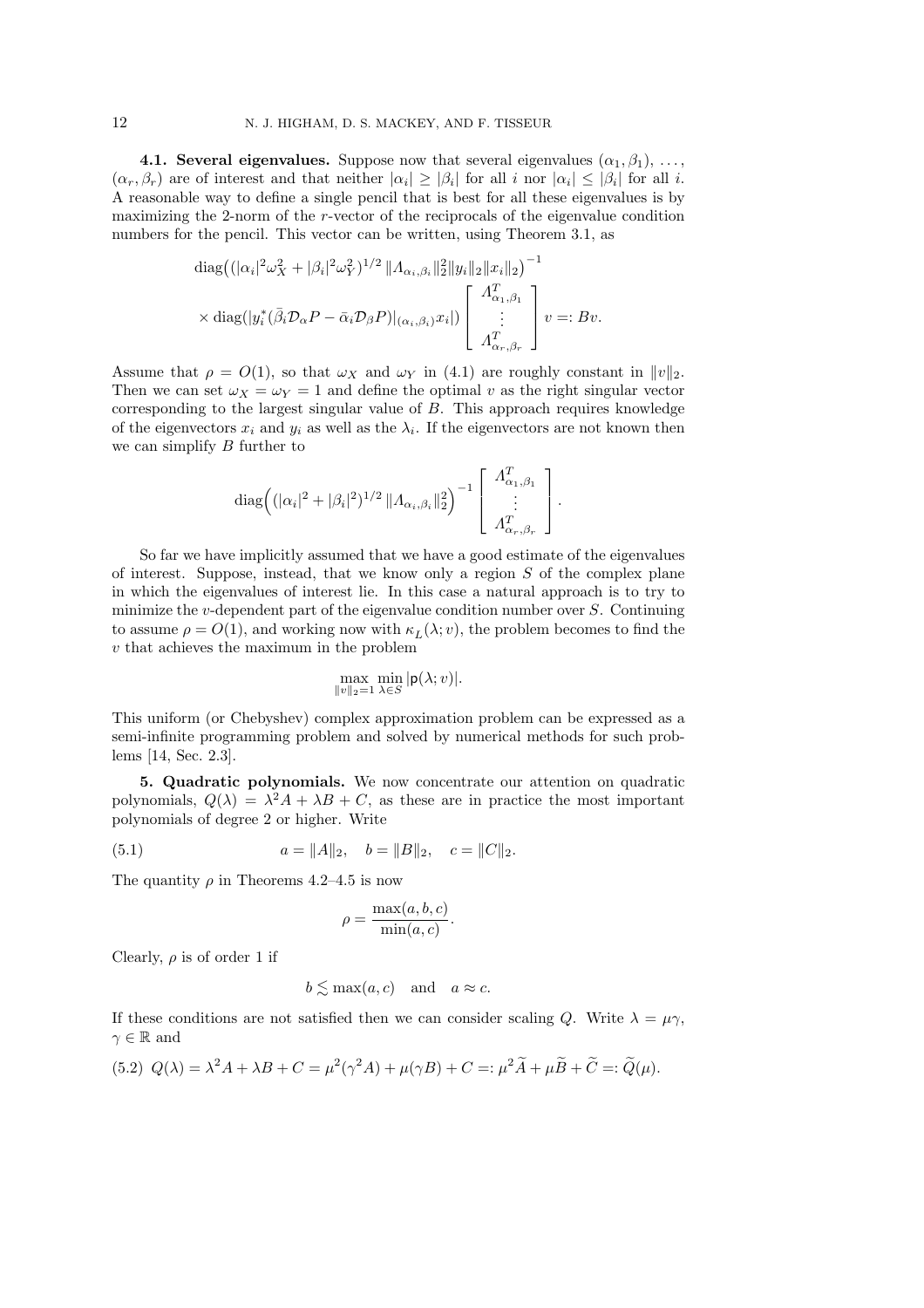The  $\gamma$  that minimizes  $\max(\|\widetilde{A}\|_2/\|\widetilde{B}\|_2, \|\widetilde{C}\|_2/\|\widetilde{B}\|_2) = \max(\gamma a/b, c/(\gamma b))$  is easily seen to be

$$
\gamma = \sqrt{c/a},
$$

and it yields

$$
\|\tilde{A}\|_2 = c
$$
,  $\|\tilde{B}\|_2 = b\sqrt{c/a}$ ,  $\|\tilde{C}\|_2 = c$ .

Hence, for the scaled problem,

$$
\rho = \max(1, b/\sqrt{ac}).
$$

This scaling is intended to improve the conditioning of the linearizations, but what does it do to the conditioning of the quadratic itself? It is easy to see that  $\kappa_P(\lambda)$  is invariant under scaling when  $\omega_i = ||A_i||_2$ , but that  $\kappa_P(\alpha, \beta)$  is scale-dependent. We note that the scaling (5.2) and (5.3) is used by Fan, Lin, and Van Dooren [4]; see Section 7.

With these observations we can combine and specialize Theorems 4.4 and 4.5 as follows.

THEOREM 5.1. Let  $\lambda$  denote a simple eigenvalue of  $Q(\lambda) = \lambda^2 A + \lambda B + C$  or of the scaled quadratic Q defined by (5.2) and (5.3). Take the weights (4.1) for  $\kappa_L(\lambda)$ . With the notation  $(5.1)$ , assume that either

- $b \lesssim \max(a, c)$  and  $a \approx c$ , in which case let  $P = Q$  and  $L \in \mathbb{DL}(Q)$ , or
- $b \lesssim \sqrt{ac}$ , in which case let  $P = \widetilde{Q}$  and  $L \in \mathbb{DL}(\widetilde{Q})$ .

Then if C is nonsingular and  $|\lambda| \geq 1$ , the linearization with  $v = e_1$  has  $\kappa_L(\lambda; e_1) \approx$  $\kappa_P(\lambda)$ , while if A is nonsingular and  $|\lambda| \leq 1$ , the linearization with  $v = e_2$  has  $\kappa_L(\lambda; e_2) \approx \kappa_P(\lambda).$ 

If we think of Q as representing a mechanical system with damping, then the near-optimality of the  $v = e_1$  and  $v = e_2$  linearizations holds for Q that are not too heavily damped. One class of Q for which  $b \lesssim \sqrt{ac}$  automatically holds is the elliptic  $\Omega$  [7] [10], these for which A is Hermitian positive definite B and  $C$  are Hermitian  $Q$  [7], [10]: those for which A is Hermitian positive definite, B and C are Hermitian, and  $(x^*Bx)^2 < 4(x^*Ax)(x^*Cx)$  for all nonzero  $x \in \mathbb{C}^n$ .

An analogue of Theorem 5.1 for  $\kappa_L(\alpha, \beta)$  can be obtained from Theorems 4.2 and 4.3.

6. Connection with linearization of reversal of  $P$ . Consider the quadratic  $Q(\lambda) = \lambda^2 A + \lambda B + C$  and the "reversed" quadratic rev $Q(\lambda) = \lambda^2 C + \lambda B + A$ , whose eigenvalues are the reciprocals of those of Q. Tisseur [16, Lem. 10] shows that if  $\lambda$ is a simple, finite, nonzero eigenvalue of Q and  $\mu = 1/\lambda$  the corresponding simple eigenvalue of revQ then, with the weights (4.1),  $\kappa_{\tilde{L}_1}(\mu) = \kappa_{L_2}(\lambda)$  and  $\kappa_{\tilde{L}_2}(\mu) =$  $\kappa_{L_1}(\lambda)$ , where  $L_1$  and  $L_2$  are the pencils corresponding to  $v = e_1$  and  $v = e_2$  given in (4.12) and  $\tilde{L}_1$  and  $\tilde{L}_2$  are the corresponding pencils for revQ. In essence this result says that one cannot improve the condition of an eigenvalue of a linearization by regarding it as the reciprocal of an eigenvalue of the reversed quadratic. In this section we generalize this result in three respects: to any vector v (not just  $v = e_1$  or  $(e_2)$ , to arbitrary degree polynomials, and to zero and infinite eigenvalues.

Define

$$
revP(\lambda) = \lambda^m P(1/\lambda),
$$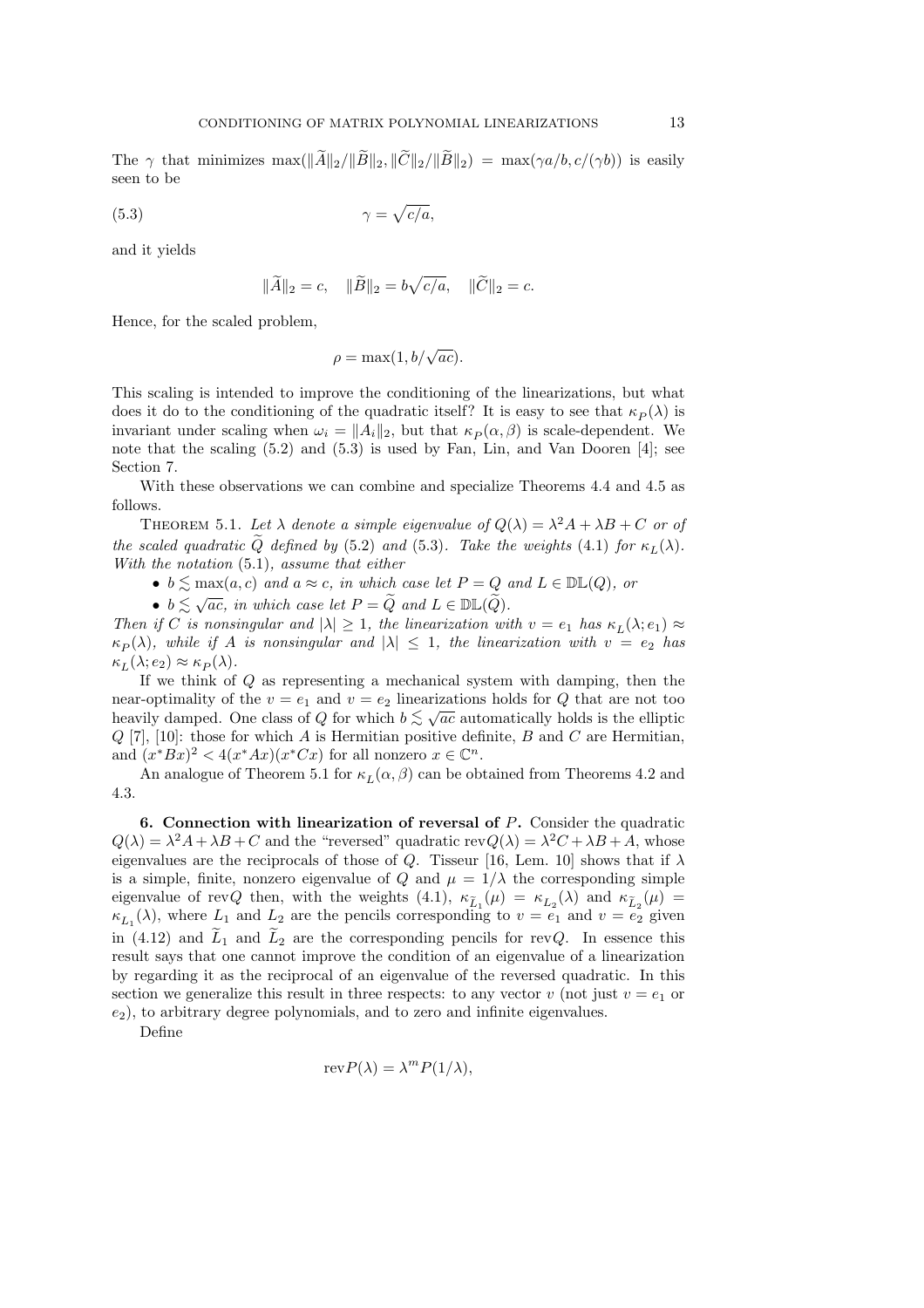where  $P$  has degree  $m$ , which is the polynomial obtained by reversing the order of the coefficient matrices of P. Let  $L(\lambda) = \lambda X + Y \in \mathbb{DL}(P)$  with vector v and  $\widetilde{L}(\lambda) = \lambda \widetilde{X} + \widetilde{Y} \in \mathbb{DL}(\text{rev}P)$  with vector  $Rv$ , where

$$
R = \begin{bmatrix} 1 & \cdots & 1 \\ 1 & \cdots & \cdots \end{bmatrix} \in \mathbb{R}^{m \times m}.
$$

LEMMA 6.1. L is a linearization for P if and only if  $\widetilde{L}$  is a linearization for revP.

*Proof.* The roots of  $p(\lambda; Rv)$  are the reciprocals of the roots of  $p(\lambda; v)$ , while the eigenvalues of rev $P$  are the reciprocals of the eigenvalues of  $P$ . The result now follows from [13, Thm. 6.7].  $\Box$ 

We now work with the condition number  $\kappa_L(\alpha, \beta)$ . Note that  $(\alpha, \beta)$  is an eigenvalue of P with right and left eigenvectors x and y if and only if  $(\beta, \alpha)$  is an eigenvalue of revP with right and left eigenvectors  $x$  and  $y$ . Also note that in homogeneous variables  $revP(\alpha, \beta) = P(\beta, \alpha)$ .

LEMMA 6.2. If the weights  $\omega_X$  and  $\omega_Y$  for L and weights  $\omega_{\tilde{X}}$  and  $\omega_{\tilde{Y}}$  for L satisfy  $\omega_X = \omega_{\tilde{Y}}$  and  $\omega_Y = \omega_{\tilde{X}}$  then  $\kappa_L(\alpha, \beta) = \kappa_{\tilde{L}}(\beta, \alpha)$ .

Proof. We have, from  $(3.8)$ ,

$$
\begin{aligned} \kappa_L(\alpha,\beta) &= \frac{\sqrt{|\alpha|^2\omega_X^2+|\beta|^2\omega_Y^2}}{|{\bf p}(\alpha,\beta;v)|}\cdot\frac{\|{\boldsymbol{\varLambda}}_{\alpha,\beta}\|_2^2\|{\boldsymbol{y}}\|_2\|{\boldsymbol{x}}\|_2}{|{\boldsymbol{y}}^*(\bar{\beta}\mathcal{D}_{\alpha}P-\bar{\alpha}\mathcal{D}_{\beta}P)|_{(\alpha,\beta)}{\boldsymbol{x}}|},\\ \kappa_{\widetilde{L}}(\beta,\alpha) &= \frac{\sqrt{|\beta|^2\omega_X^2+|\alpha|^2\omega_Y^2}}{|{\bf p}(\beta,\alpha;Rv)|}\cdot\frac{\|{\boldsymbol{\varLambda}}_{\beta,\alpha}\|_2^2\|{\boldsymbol{y}}\|_2\|{\boldsymbol{x}}\|_2}{|{\boldsymbol{y}}^*(\bar{\alpha}\mathcal{D}_{\alpha}\text{rev}P-\bar{\beta}\mathcal{D}_{\beta}\text{rev}P)|_{(\beta,\alpha)}{\boldsymbol{x}}|}. \end{aligned}
$$

We show that each of the four terms in the first expression equals the corresponding term in the second expression. The assumptions on the weights clearly imply equality of the square root terms. Next,  $A_{\beta,\alpha} = R A_{\alpha,\beta}$ , so  $A_{\beta,\alpha}$  and  $A_{\alpha,\beta}$  have the same 2-norm, while  $p(\alpha, \beta; v) \equiv p(\beta, \alpha; Rv)$ . Finally,

$$
\begin{aligned} (\bar{\alpha}\mathcal{D}_{\alpha}\text{rev}P - \bar{\beta}\mathcal{D}_{\beta}\text{rev}P)|_{(\beta,\alpha)} &= \bar{\alpha}(\mathcal{D}_{\alpha}\text{rev}P)|_{(\beta,\alpha)} - \bar{\beta}(\mathcal{D}_{\beta}\text{rev}P)|_{(\beta,\alpha)} \\ &= \bar{\alpha}(\mathcal{D}_{\beta}P)|_{(\alpha,\beta)} - \bar{\beta}(\mathcal{D}_{\alpha}P)|_{(\alpha,\beta)} \\ &= -(\bar{\beta}\mathcal{D}_{\alpha}P - \bar{\alpha}\mathcal{D}_{\beta}P)|_{(\alpha,\beta)}, \end{aligned}
$$

which implies the equality of the final two denominator terms.  $\square$ 

Do the conditions  $\omega_X = \omega_{\tilde{Y}}$  and  $\omega_Y = \omega_{\tilde{X}}$  hold for the natural choice of weights  $\omega_X \equiv ||X||_2$ ,  $\omega_Y \equiv ||Y||_2$ ? The next lemma shows that they do, and shows an even stronger relationship between  $L$  and  $L$ .

Lemma 6.3. We have

(6.1) 
$$
\widetilde{L}(\lambda) = (R \otimes I_n) \text{rev} L(\lambda) (R \otimes I_n),
$$

and so  $\widetilde{X} = (R \otimes I_n)Y(R \otimes I_n)$  and  $\widetilde{Y} = (R \otimes I_n)X(R \otimes I_n)$ . Hence  $\|\widetilde{X}\| = \|Y\|$  and  $\|\tilde{Y}\| = \|X\|$  for any unitarily invariant norm.

*Proof.*  $\tilde{L}$  is defined as the unique pencil in  $\mathbb{DL}(\text{rev}P) = \mathbb{L}_1(\text{rev}P) \cap \mathbb{L}_2(\text{rev}P)$ corresponding to the vector  $Rv$ . Therefore to establish (6.1) it suffices to show that the pencil  $(R \otimes I_n)revL(\lambda)(R \otimes I_n)$  belongs to both  $\mathbb{L}_1(revP)$  and  $\mathbb{L}_2(revP)$  with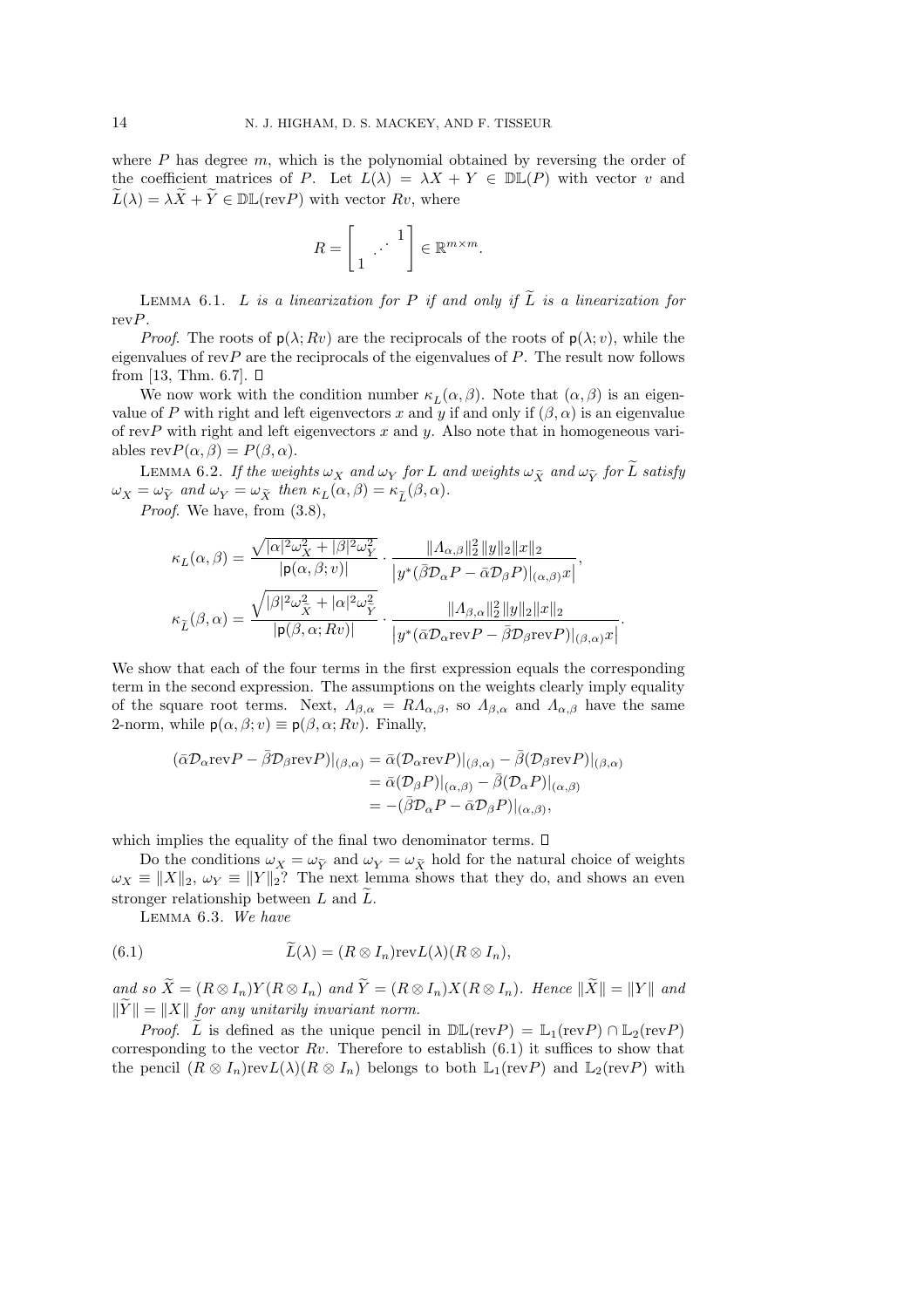vector  $Rv$ , that is, it satisfies the appropriate versions of properties  $(1.5)$  and  $(1.6)$ . The other results then follow.

Recall that  $revP(\lambda) = \lambda^m P(1/\lambda)$  and note that  $\lambda^{m-1} \Lambda(1/\lambda) = R\Lambda$ , where  $\Lambda(\lambda) \equiv$ A is defined in (1.4). If  $L \in \mathbb{L}_1(P)$  with vector v then

$$
L(\lambda) \cdot (\Lambda \otimes I_n) = v \otimes P(\lambda)
$$

$$
\Rightarrow L(1/\lambda) \cdot (A(1/\lambda) \otimes I_n) = v \otimes P(1/\lambda)
$$

- $\Rightarrow \lambda L(1/\lambda) \cdot (\lambda^{m-1} \Lambda(1/\lambda) \otimes I_n) = v \otimes \lambda^m P(1/\lambda)$
- $\Rightarrow$  rev $L(\lambda) \cdot (R\Lambda \otimes I_n) = v \otimes \text{rev}(P(\lambda))$

$$
\Rightarrow (R \otimes I_n)\mathrm{rev}\mathcal{L}(\lambda)(R \otimes I_n) \cdot (\Lambda \otimes I_n) = (R \otimes I_n)(v \otimes \mathrm{rev}\mathcal{P}(\lambda)) = Rv \otimes \mathrm{rev}\mathcal{P}(\lambda),
$$

which means that  $(R \otimes I_n)\text{rev}L(\lambda)(R \otimes I_n) \in \mathbb{L}_1(\text{rev}P)$  with vector  $Rv$ .

Similarly, it can be shown that  $L \in \mathbb{L}_2(P)$  with vector v implies that  $(R \otimes$  $I_n$ )rev $L(\lambda)(R \otimes I_n) \in \mathbb{L}_2(\text{rev}P)$  with vector  $Rv$ .  $\Box$ 

Combining the previous three lemmas we obtain the following generalization of Tisseur [16, Lem. 10].

THEOREM 6.4. Let  $(\alpha, \beta)$  be a simple eigenvalue of P, so that  $(\beta, \alpha)$  is a simple eigenvalue of revP. Suppose  $L \in \mathbb{DL}(P)$  with vector v is a linearization of P. Then  $\tilde{L} \in \mathbb{DL}(\text{rev}P)$  with vector Rv is a linearization of revP and, if the weights are chosen as in (4.1),  $\kappa_L(\alpha, \beta) = \kappa_{\tilde{L}}(\beta, \alpha)$ .

An analogue of Theorem 6.4 stating that  $\kappa_L(\lambda) = \kappa_{\tilde{L}}(1/\lambda)$  for finite, nonzero  $\lambda$ can also be derived.

7. Companion linearizations. Associated with  $P$  are two companion form pencils,  $C_1(\lambda) = \lambda X_1 + Y_1$  and  $C_2(\lambda) = \lambda X_2 + Y_2$ , called the first and second companion forms [11, Sec. 14.1], respectively, where

$$
X_1 = X_2 = \text{diag}(A_m, I_n, \dots, I_n),
$$
  
\n
$$
Y_1 = \begin{bmatrix} A_{m-1} & A_{m-2} & \cdots & A_0 \\ -I_n & 0 & \cdots & 0 \\ \vdots & \ddots & \ddots & \vdots \\ 0 & \cdots & -I_n & 0 \end{bmatrix}, \quad Y_2 = \begin{bmatrix} A_{m-1} & -I_n & \cdots & 0 \\ A_{m-2} & 0 & \ddots & \vdots \\ \vdots & \vdots & \ddots & -I_n \\ A_0 & 0 & \cdots & 0 \end{bmatrix}.
$$

The pencil  $C_1$  belongs to  $\mathbb{L}_1(P)$  with  $v = e_1$  in (1.5), while  $C_2$  belongs to  $\mathbb{L}_2(P)$  with  $w = e_1$  in (1.6). Neither pencil is in  $\mathbb{DL}(P)$ , but both are always linearizations [11, Sec. 14.1].

We wish to compare the conditioning of  $C_1$  and  $C_2$  with that of P and of an appropriate  $D\mathbb{L}(P)$  linearization. Our first result shows that it suffices to analyze the conditioning of  $C_1$ , because any results about the conditioning of  $C_1$  translate to  $C_2$ simply by transposing the coefficient matrices  $A_i$ .

LEMMA 7.1. Let  $\lambda$ , or  $(\alpha, \beta)$  in homogeneous form, be a simple eigenvalue of P, and take  $\omega_i = ||A_i||_2$ . Then

$$
\kappa_P(\alpha,\beta) = \kappa_{PT}(\alpha,\beta), \qquad \kappa_P(\lambda) = \kappa_{PT}(\lambda).
$$

Moreover,

$$
\kappa_{C_2(P)}(\alpha,\beta) = \kappa_{C_1(P^T)}(\alpha,\beta), \qquad \kappa_{C_2(P)}(\lambda) = \kappa_{C_1(P^T)}(\lambda),
$$

where  $C_i(P)$ ,  $i = 1, 2$ , denotes the ith companion linearization for P, and  $P<sup>T</sup>$  denotes the polynomial obtained by transposing each coefficient matrix  $A_i$ .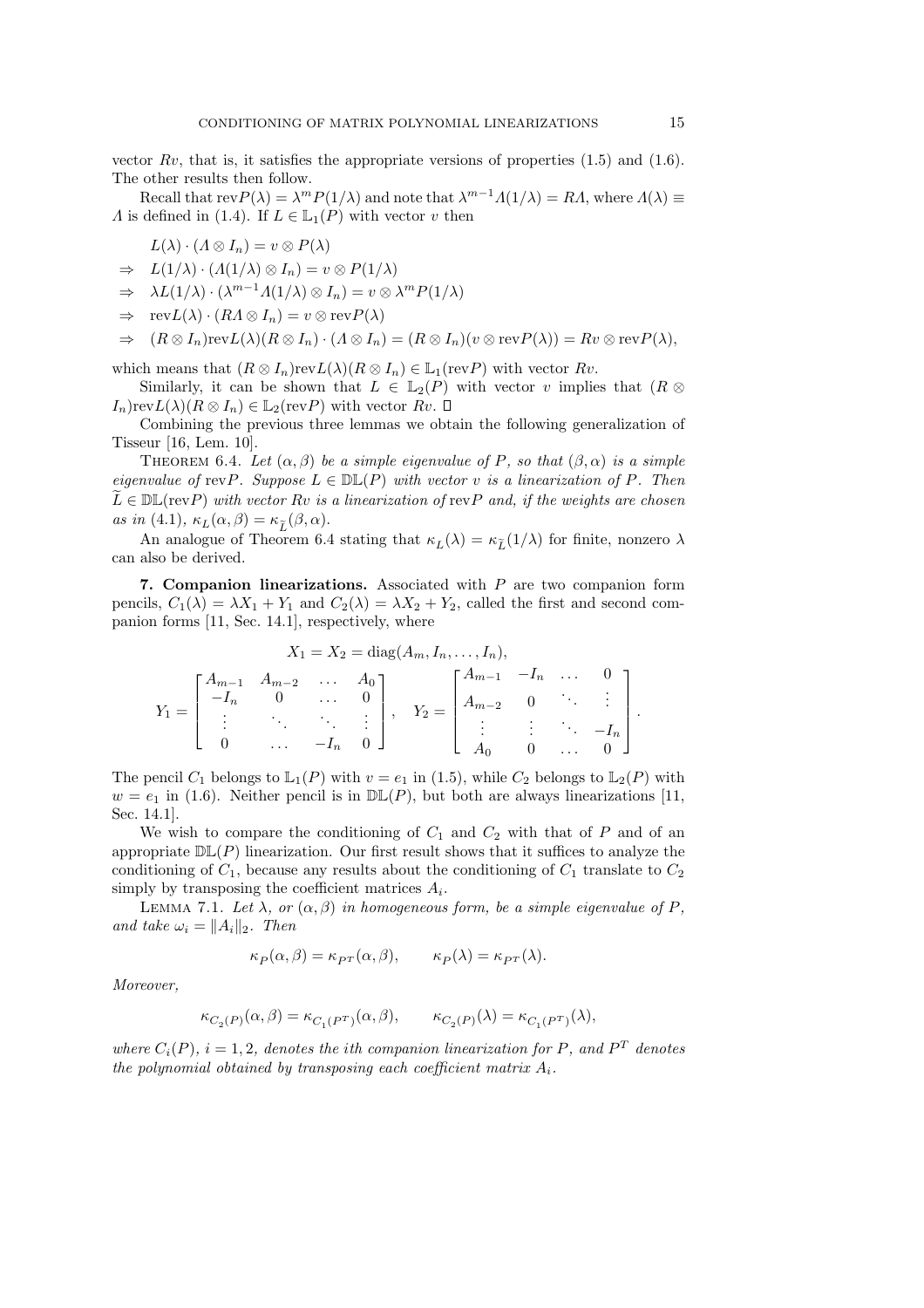*Proof.* If  $(\lambda, x, y)$  is an eigentriple for P then  $(\lambda, \overline{y}, \overline{x})$  is an eigentriple for  $P<sup>T</sup>$ . The first two equalities follow by considering the formulae (2.2) and (2.5). It is easy to see that  $C_2(P) = C_1(P^T)^T$ . The second pair of equalities are therefore special cases of the first.  $\Box$ 

For the rest of the section we work with  $\lambda$  and  $\kappa(\lambda)$ ; for  $(\alpha, \beta)$  and  $\kappa(\alpha, \beta)$  analogous results hold. We first obtain a formula for left eigenvectors  $w^*$  of  $C_1$ .

LEMMA 7.2. The vector  $y \in \mathbb{C}^n$  is a left eigenvector of P corresponding to a simple, finite, nonzero eigenvalue  $\lambda$  if and only if

(7.1) 
$$
w = \begin{bmatrix} I \\ (\lambda A_m + A_{m-1})^* \\ \vdots \\ (\lambda^{m-1} A_m + \lambda^{m-2} A_{m-1} + \dots + A_1)^* \end{bmatrix} y
$$

is a left eigenvector of  $C_1$  corresponding to  $\lambda$ .

*Proof.* Since  $C_1$  is a linearization of P,  $\lambda$  is a simple eigenvalue of  $C_1$ . The proof therefore consists of a direct verification that  $w^*C_1(\lambda) = 0$ .

Lemma 7.2 shows that, even though  $C_1 \notin \mathbb{L}_2(P)$ , a left eigenvector of P can be recovered from one of  $C_1$ —simply by reading off the leading n components.

Since  $C_1 \in L_1(P)$ , we know that the right eigenvectors z and x of  $C_1$  and P are related by  $z = \Lambda \otimes x$ . Evaluating (3.10) (which holds for any member of  $\mathbb{L}_1$ ) with  $L = C_1$  at an eigenvalue  $\lambda$ , then multiplying on the left by  $w^*$  and on the right by  $1 \otimes x = x$ , we obtain

$$
w^*C'_1(\lambda)z = w^*(v \otimes P'(\lambda)x).
$$

Using the formula (7.1) for w and the fact that  $v = e_1$  gives

$$
w^* C_1'(\lambda) z = y^* P'(\lambda) x.
$$

By applying Theorem 2.1 to  $C_1$  we obtain the following analogue of Theorem 3.2.

THEOREM 7.3. Let  $\lambda$  be a simple, finite, nonzero eigenvalue of P with right and left eigenvectors  $x$  and  $y$ , respectively. Then, for the first companion linearization  $C_1(\lambda) = \lambda X_1 + Y_1,$ 

$$
\kappa_{C_1}(\lambda) = \frac{(|\lambda|\omega_{X_1} + \omega_{Y_1}) ||w||_2 ||A||_2 ||x||_2}{|\lambda||y^* P'(\lambda)x|},
$$

where  $w$  is given by  $(7.1)$ .

Now we can compare the condition number of the first companion form with that of P. We have

$$
\frac{\kappa_{C_1}(\lambda)}{\kappa_P(\lambda)} = \frac{||w||_2}{||y||_2} \cdot \frac{(|\lambda|\omega_{X_1} + \omega_{Y_1}) ||\Lambda||_2}{\sum_{i=0}^m |\lambda|^i \omega_i}.
$$

We choose the weights  $\omega_{X_1} = ||X_1||_2$ ,  $\omega_{Y_1} = ||Y_1||_2$ , and  $\omega_i = ||A_i||_2$  in (2.2). We therefore need bounds on the norms of  $X_1$  and  $Y_1$ . These are provided by the next lemma, which is similar to Lemma 4.1.

LEMMA 7.4. For  $C_1(\lambda) = \lambda X_1 + Y_1$  we have  $||X_1||_2 = \max(||A_m||_2, 1)$  and

(7.2) 
$$
\max\left(1, \max_{i=0:m-1} \|A_i\|_2\right) \le \|Y_1\|_2 \le m \max\left(1, \max_{i=0:m-1} \|A_i\|_2\right).
$$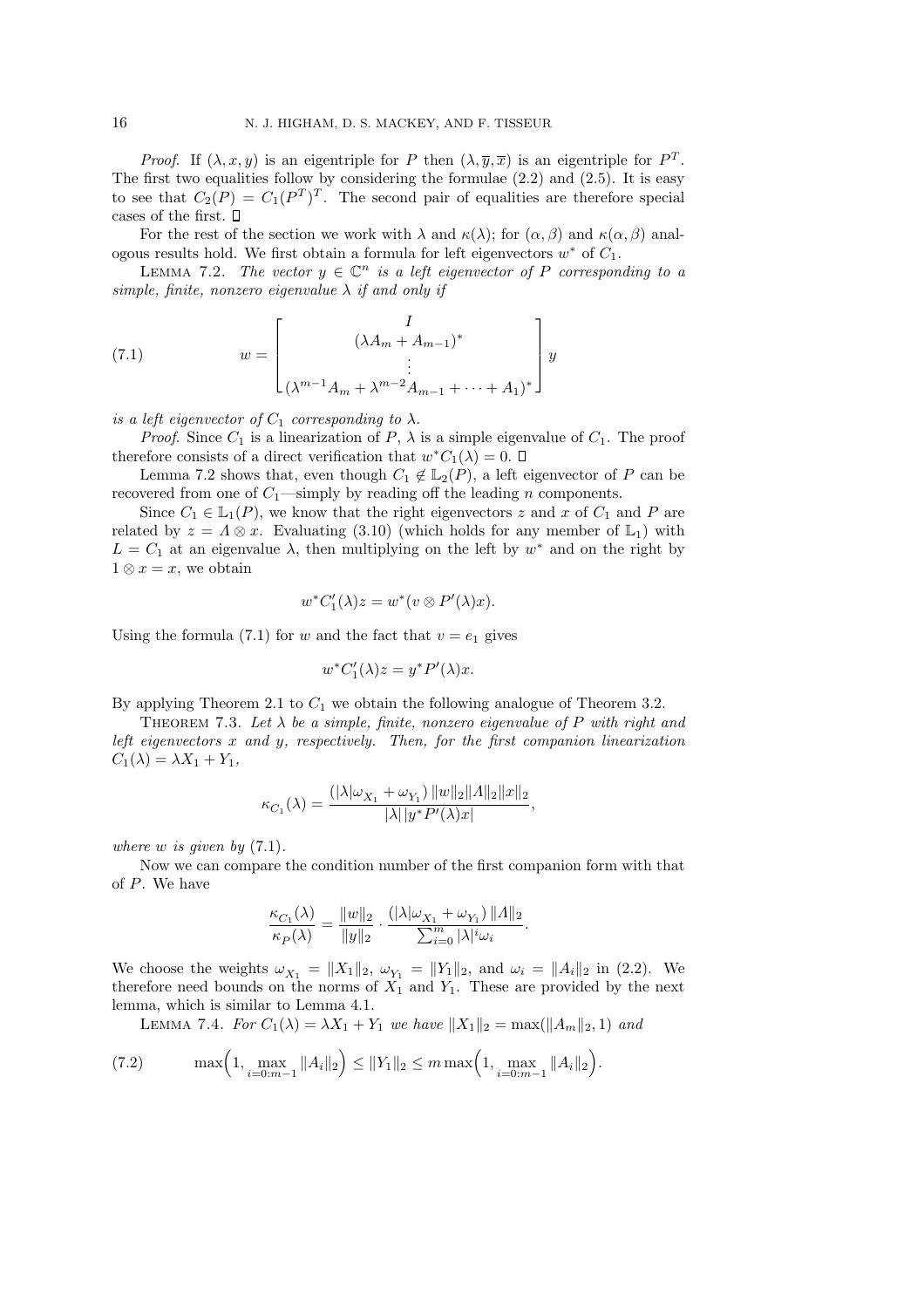*Proof.* Straightforward, using  $(4.5)$ .  $\Box$ 

For notational simplicity we will now concentrate on the quadratic case,  $m = 2$ . With the notation (5.1), we have

(7.3) 
$$
\frac{\psi}{2^{1/2}} \frac{\|w\|_2}{\|y\|_2} \le \frac{\kappa_{C_1}(\lambda)}{\kappa_P(\lambda)} \le 2\psi \frac{\|w\|_2}{\|y\|_2}
$$

where

$$
\psi = \frac{(1+|\lambda|)(\max(a,1)|\lambda| + \max(b,c,1))}{a|\lambda|^2 + b|\lambda| + c} \ge 1
$$

and

(7.4) 
$$
\frac{\|w\|_2}{\|y\|_2} = \frac{\left\| \begin{bmatrix} I \\ (\lambda A + B)^* \end{bmatrix} y \right\|_2}{\|y\|_2} = \frac{\left\| \begin{bmatrix} I \\ (\lambda^{-1}C)^* \end{bmatrix} y \right\|_2}{\|y\|_2}
$$

satisfies

$$
1 \le \frac{||w||_2}{||y||_2} \le \min\big( (1 + (|\lambda|a+b)^2)^{1/2}, (1 + c^2/|\lambda|^2)^{1/2} \big).
$$

Therefore  $\kappa_{C_1}(\lambda)$  will be of the same order of magnitude as  $\kappa_P(\lambda)$  only if both  $\psi$  and  $||w||_2/||y||_2$  are of order 1. It is difficult to characterize when these conditions hold. However, it is clear that, unlike for the  $\mathbb{DL}(P)$  linearizations, the condition of  $C_1$  is affected by scaling  $A_i \leftarrow \gamma A_i$ ,  $i = 0$ : m, as might be expected in view of the mixture of identity matrices and  $A_i$  that make up the blocks of  $X_1$  and  $Y_1$ . Indeed if  $a, b, c \ll 1$ then  $\psi \gg 1$ , while if  $a, b, c \gg |\lambda| \geq 1$  then  $||w||_2/||y||_2 \gg 1$ , unless y is nearly a null vector for  $(\lambda A + B)^*$  and  $C^*$ . The only straightforward conditions that guarantee  $\kappa_{C_1}(\lambda) \approx \kappa_P(\lambda)$  are  $a \approx b \approx c \approx 1$ : then  $\psi \approx 1$  and one of the two expressions for  $||w||_2/||y||_2$  in (7.4) is clearly of order 1 (the first if  $|\lambda| \leq 1$ , otherwise the second). The predilection of the first companion form for coefficient matrices of unit 2-norm was shown from a different viewpoint by Tisseur [16, Thm. 7]: she proves that when  $a = b = c = 1$ , applying a backward stable solver to the companion pencil is backward stable for the original quadratic.

It is natural to scale the problem to try to bring the 2-norms of  $A, B$ , and  $C$  close to 1. The scaling of Fan, Lin, and Van Dooren [4], which was motivated by backward error considerations, has precisely this aim. It converts  $Q(\lambda) = \lambda^2 A + \lambda B + C$  to  $\ddot{Q}(\mu) = \mu^2 \ddot{A} + \mu \ddot{B} + \ddot{C}$ , where

(7.5a) 
$$
\lambda = \gamma \mu, \quad Q(\lambda)\delta = \mu^2(\gamma^2 \delta A) + \mu(\gamma \delta B) + \delta C \equiv \widetilde{Q}(\mu),
$$

(7.5b) 
$$
\gamma = \sqrt{c/a}, \quad \delta = 2/(c+b\gamma).
$$

This is the scaling  $\gamma$  we used in Section 5 combined with the multiplication of each coefficient matrix by  $\delta$ .

Now we compare  $\kappa_{C_1}(\lambda)$  with  $\kappa_L(\lambda; v_*),$  where  $v_*$  for  $\lambda$  is defined analogously to  $v_*$  for  $(\alpha, \beta)$  in (4.6) by

$$
v_* = \frac{\overline{A}}{\|A\|_2}
$$
,  $|p(\lambda; v_*)| = \|A\|_2$ .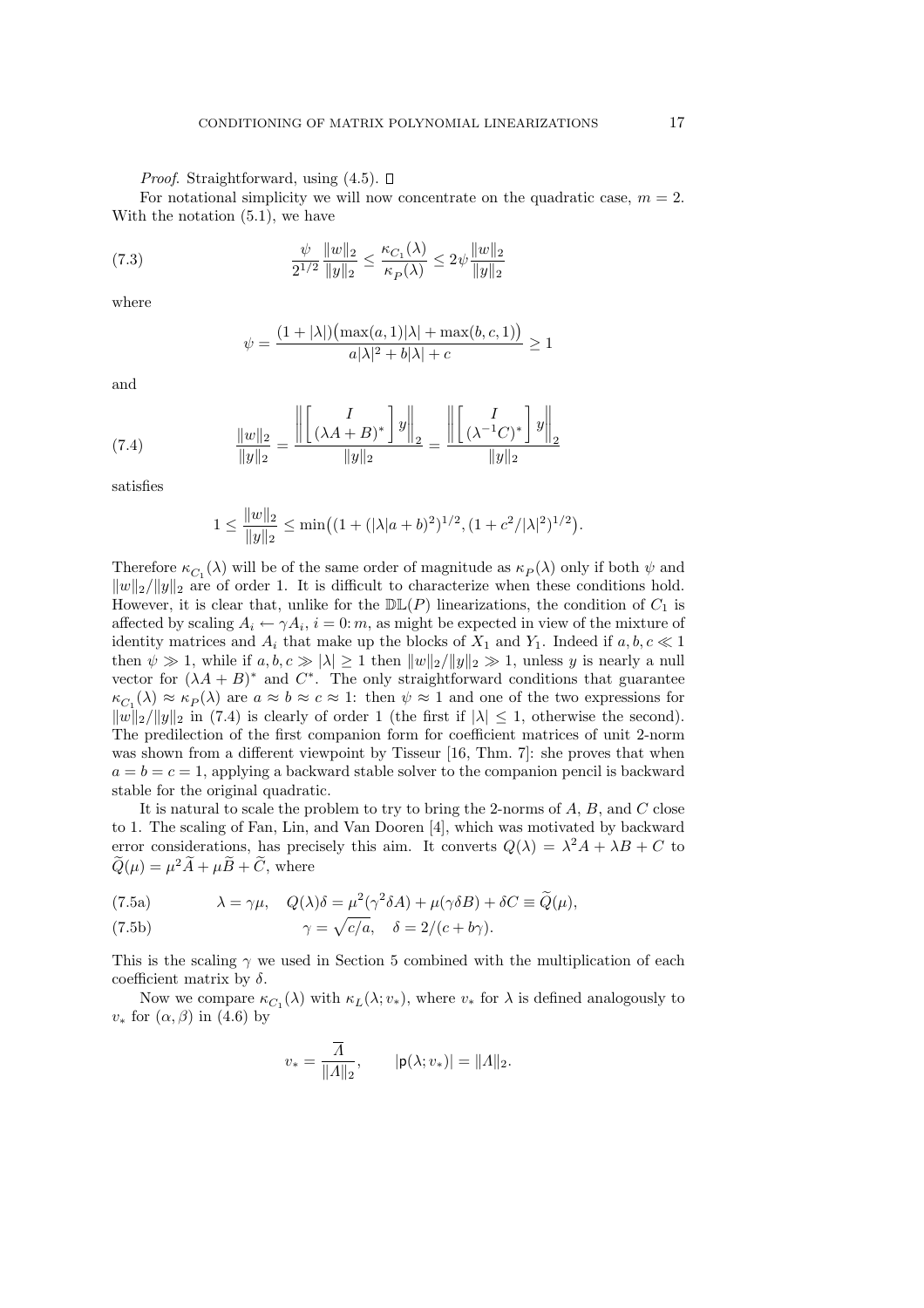We have, from (3.11),

$$
\kappa_L(\lambda; v_*) = \frac{(|\lambda|\omega_X + \omega_Y)||\Lambda||_2||y||_2||x||_2}{|\lambda||y^*P'(\lambda)x|},
$$

and so

$$
\frac{\kappa_{C_1}(\lambda)}{\kappa_L(\lambda; v_*)} = \frac{\|w\|_2}{\|y\|_2} \cdot \frac{|\lambda|\omega_{X_1} + \omega_{Y_1}}{|\lambda|\omega_X + \omega_Y}.
$$

Again, specializing to  $m = 2$ , and using Lemmas 4.1 and 7.4, we have

$$
(7.6) \frac{\|w\|_2}{\|y\|_2} \cdot \frac{\left(\max(a,1)|\lambda| + \max(b,c,1)\right)}{2^{3/2}\max(a,b,c)(1+|\lambda|)} \le \frac{\kappa_{C_1}(\lambda)}{\kappa_L(\lambda;v_*)} \le \frac{\|w\|_2}{\|y\|_2} \cdot \frac{\left(\max(a,1)|\lambda| + 2\max(b,c,1)\right)}{a|\lambda| + c}.
$$

If  $a \approx b \approx c \approx 1$  then we can conclude that  $\kappa_{C_1}(\lambda) \approx \kappa_L(\lambda; v_*)$ . However,  $\kappa_{C_1}(\lambda) \gg$  $\kappa_L(\lambda; v_*)$  if  $||w||_2/||y||_2 \gg 1$  or if (for example)  $a, b, c \ll 1$ .

Our results for the companion forms are not as neat as those in Section 4 for the  $D\mathbb{L}(P)$  linearizations, which focus attention on a single, easily computed or estimated, scalar parameter  $\rho$ . The conditioning of the companion forms relative to P and to the class  $\mathbb{DL}(P)$  depends on both (a) the ratios of norms of left eigenvectors of  $C_1$  and P and (b) rational functions of the coefficient matrix norms and  $\lambda$ . It does not seem possible to bound the norm ratio in a useful way a priori. Therefore the only easily checkable conditions that we can identify under which the companion forms can be guaranteed to be optimally conditioned are  $||A_i||_2 \approx 1$ ,  $i = 0$ : m (our proof of this fact for  $m = 2$  is easily seen to generalize to arbitrary m).

Finally, we note that the bounds (7.3) and (7.6) remain true when " $\lambda$ " is replaced by " $\alpha$ ,  $\beta$ ", with just minor changes to the constants.

8. Numerical experiments. We illustrate the theory on four quadratic eigenvalue problems. Our experiments were performed in MATLAB 7, for which the unit roundoff is  $2^{-53} \approx 1.1 \times 10^{-16}$ . To obtain the angular error  $\theta((\alpha, \beta), (\tilde{\alpha}, \tilde{\beta}))$  for a computed eigenvalue  $(\tilde{\alpha}, \tilde{\beta})$ , we took as exact eigenvalue  $(\alpha, \beta)$  the value computed in MATLAB's VPA arithmetic at 40 digit precision. In our figures, the  $x$ -axis is the eigenvalue index and the eigenvalues are sorted in increasing order of absolute value. We compare the condition numbers of the quadratic  $Q$ , the first companion form, and the  $\mathbb{DL}(Q)$  linearizations with  $v = e_1$  and  $v = e_2$ . All our problems have (real) symmetric coefficient matrices so we know from Lemma 7.1 that the second companion form has exactly the same condition numbers as the first companion form. In two of the problems we apply the scaling given by (7.5). Table 8.1 reports the problem sizes, the coefficient matrix norms, and the values of  $\rho$  in (4.7) before and after scaling.

Our first problem shows the benefits of scaling. It comes from applying the Galerkin method to a PDE describing the wave motion of a vibrating string with clamped ends in a spatially inhomogeneous environment [5], [7]. The quadratic  $Q$  is elliptic; the eigenvalues are nonreal and have absolute values in the interval [1, 25]. Figure 8.1 shows the condition numbers  $\kappa_L(\alpha, \beta)$  for the  $\mathbb{DL}(Q)$  linearization with  $v = e_1$  and the first companion linearization, the condition number  $\kappa_P(\alpha, \beta)$  for  $Q$ , and the angular errors in the eigenvalues computed by applying the QZ algorithm to the two linearizations. Figure 8.2 shows the corresponding information for the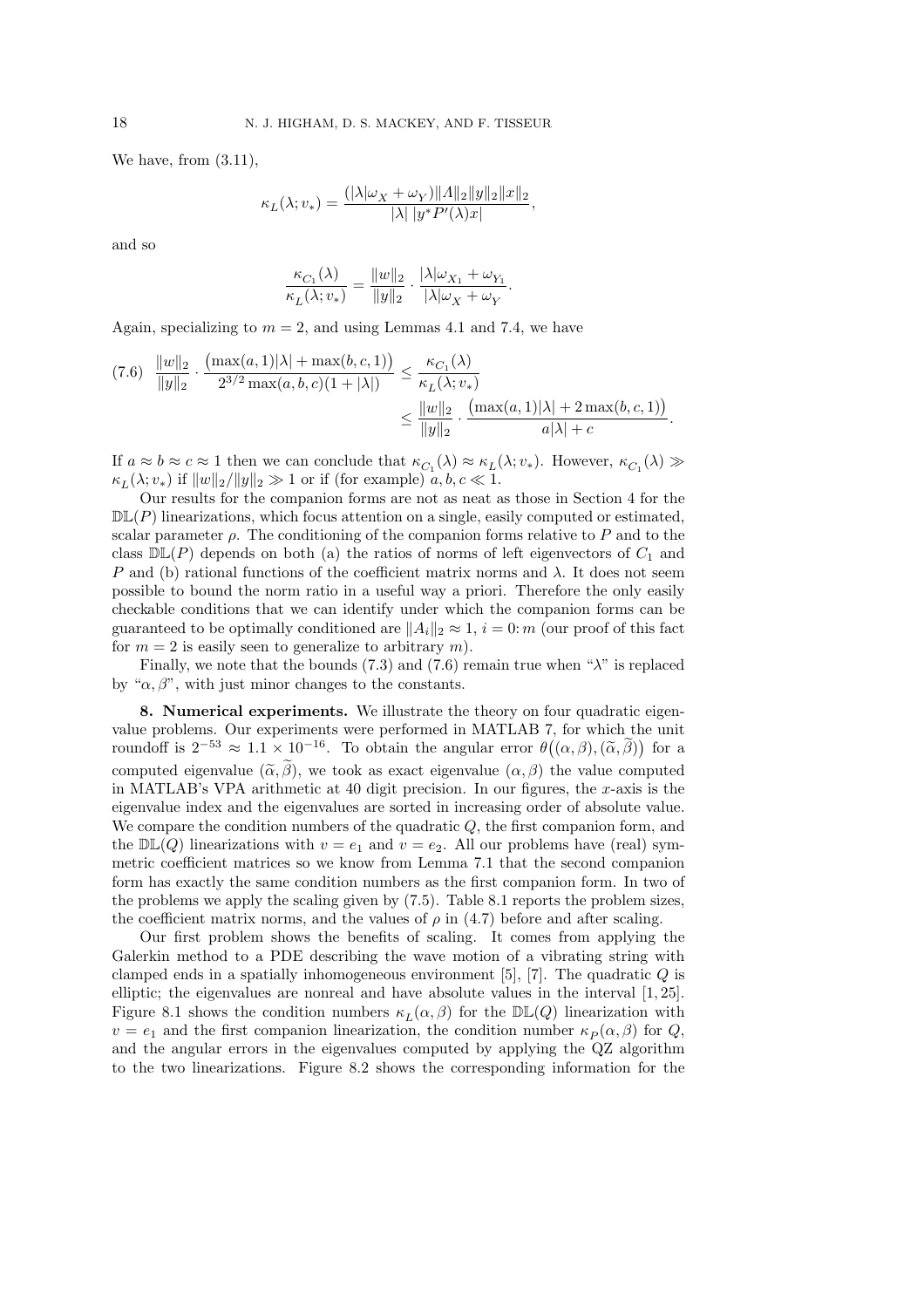|                  |                |                     |                | Problem statistics. |             |           |           |
|------------------|----------------|---------------------|----------------|---------------------|-------------|-----------|-----------|
| Problem          | Wave           |                     | Nuclear        |                     | Mass-spring | Acoustics |           |
| $\boldsymbol{n}$ | 25             |                     |                |                     | 50          | 107       |           |
|                  | $\rm Unscaled$ | Scaled              | $\rm Unscaled$ | Scaled              | Unscaled    | Unscaled  | Scaled    |
| $  A  _2$        | 1.57e0         | $1.85\mathrm{e}{0}$ | 2.35e8         | 1.18e0              | 1.00e0      | 1.00e0    | 2.00e0    |
| $\ B\ _2$        | 3.16e0         | $1.49e-1$           | 4.35e10        | $8.21e-1$           | 3.20e2      | $5.74e-2$ | $3.64e-5$ |

TABLE 8.1

 $\|C\|_2$  | 9.82e2 1.85e0 | 1.66e13 1.18e0 | 5.00e0 | 9.95e6 2.00e0  $\rho$  | 6.25e2 1.00e0 | 7.06e4 1.00e0 | 3.20e2 | 9.95e6 1.00e0

scaled problem. Since the eigenvalues are all of modulus at least 1, we know from Theorem 4.3 that for every eigenvalue, the  $D\mathbb{L}(Q)$  linearization with  $v = e_1$  has condition number within a factor  $4\rho = 2500$  of the condition number for Q. The actual ratios are between 3.5 and 266. Since this problem is elliptic, we know from Theorem 5.1 that for the scaled problem, whose eigenvalues lie between 0.04 and 1 in modulus, the  $\mathbb{DL}(\tilde{Q})$  linearization with  $v = e_2$  will have condition number similar to that of  $\tilde{Q}$  for every eigenvalue. This is confirmed by Figure 8.2; the maximum ratio of condition numbers is 3.3. The benefit of the smaller condition numbers after scaling is clear from the figures: the angular error of the computed eigenvalues is smaller by a factor roughly equal to the reduction in condition number. The behaviour of the companion linearization is very similar to that of the  $D\mathbb{L}(Q)$  linearizations, and this is predicted by our theory since the term  $\psi \|w\|_2/\|y\|_2$  in (7.3) varies from 3.7 to 511 without scaling and only 1.0 to 4.5 with scaling.

The next problem is a simplified model of a nuclear power plant [8], [17]. There are 2 real and 14 nonreal eigenvalues, with absolute values in the interval (17, 362). Since  $\rho = 7 \times 10^4$ , it is not surprising that the  $D\mathbb{L}(Q)$  linearization with  $v = e_1$  has eigenvalue condition numbers up to  $369$  times as large as those of  $Q$ , as Figure 8.3 indicates. Although the problem is not elliptic,  $||B||_2 \le \sqrt{||A||_2||C||_2}$ , and so our theory says that scaling will make the  $D\mathbb{L}(Q)$  linearization with  $v = e_2$  (since the scaled eigenvalues have modulus at most 1) optimally conditioned. This prediction is confirmed in Figure 8.4. Scaling also brings a dramatic improvement in the conditioning and accuracy of the companion linearization; again, this is predicted by our theory since the scaled problem has coefficient matrices of norm approximately 1, and the magnitude of the reduction is explained by the term  $\psi||w||_2/||y||_2$  in (7.3), which has a maximum of  $2 \times 10^{10}$  without scaling and 1.5 with scaling. Scaling results in an increase in the condition numbers  $\kappa_P(\alpha, \beta)$  by factors ranging from 1.2 to 173.

Our third problem is a standard damped mass-spring system, as described in [17, Sec. 3.9. The matrix  $A = I$ , B is tridiagonal with super and subdiagonal elements all  $-64$  and diagonal  $128, 192, 192, \ldots, 192$ , and C is tridiagonal with super and subdiagonal elements all  $-1$  and diagonal  $2, 3, \ldots, 3$ . Here,  $\rho = 320$ . The eigenvalues are all negative, with 50 eigenvalues of large modulus ranging from −320 to −6.4 and 50 small modulus eigenvalues approximately  $-1.5 \times 10^{-2}$ . Figures 8.5 and 8.6 shows the results for  $v = e_1$  and  $v = e_2$ , respectively. Our theory suggests that for the eigenvalues of large modulus the linearization with  $v = e_1$  will have nearly optimal conditioning, while for eigenvalues of small modulus the linearization with  $v = e_2$  will be nearly optimal. This behaviour is seen very clearly in the figures, with a sharp change in condition number at the three order of magnitude jump in the eigenvalues. This example also clearly illustrates the non-optimal conditioning of the first companion linearization for small eigenvalues: for the 50 eigenvalues of small modulus,  $\kappa_{C_1}(\alpha,\beta)$  exceeds  $\kappa_P(\alpha,\beta)$  and  $\kappa_L(\alpha,\beta;e_2)$  by a factor at least  $10^3$ , and again this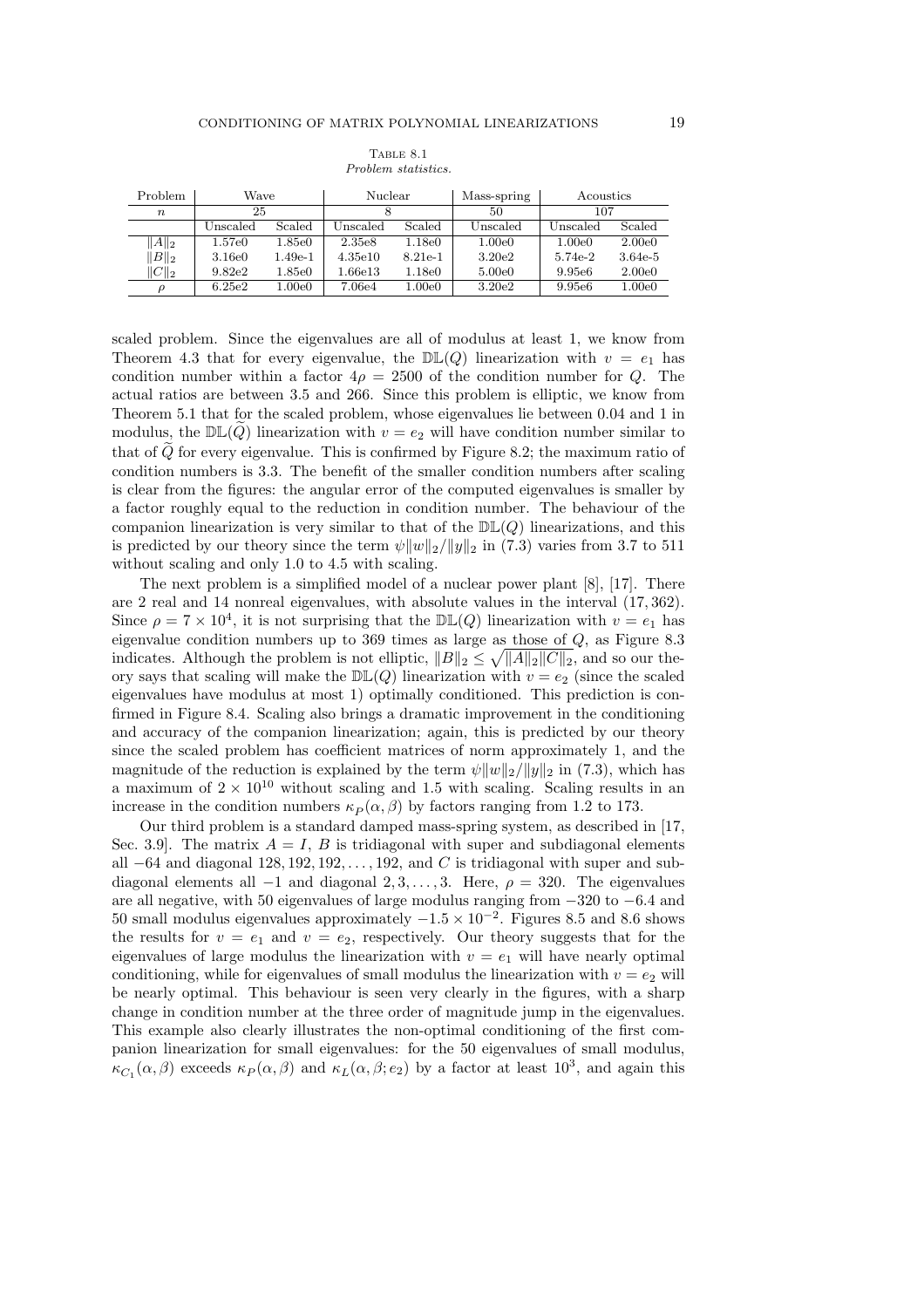is accurately reflected in the bounds (7.3). For this problem, scaling has essentially no effect on the two  $D\mathbb{L}(Q)$  linearizations, but for the companion linearization it increases the condition number for the large eigenvalues and decreases it for the small eigenvalues, with the result that all the condition numbers lie between 3.6 and 13.

Finally, we describe an example that emphasizes the importance in our analysis of the condition that the pencil  $L \in \mathbb{DL}(P)$  is a linearization of P. The problem is a quadratic of dimension 107 arising from an acoustical model of a speaker box [9]. After scaling,  $\rho = 1$ . The computed eigenvalues from the companion form have moduli of order 1, except for two eigenvalues with moduli of order 10<sup>−</sup><sup>5</sup> . We found the pencil with  $v = e_2$  to have eigenvalue condition numbers of the same order of magnitude as those of Q (namely from  $10^6$  to  $10^{13}$ )—as predicted by the theory. But for  $v = e_1$  the conditioning of L was orders of magnitude worse than that of Q for every eigenvalue, which at first sight appears to contradict the theory. The explanation is that this problem has a singular  $A_0$  and hence a zero eigenvalue; L is therefore not a linearization for  $v = e_1$ , as we noted earlier: see the first sentence of the proof of Theorem 4.2 and (4.11). In fact, since  $L \in \mathbb{DL}(P)$  is not a linearization for  $v = e_1$  it is a nonregular pencil [13, Thm. 4.3]. This example is therefore entirely consistent with the theory.

Acknowledgements. We thank Niloufer Mackey for assistance in the preparation of this paper.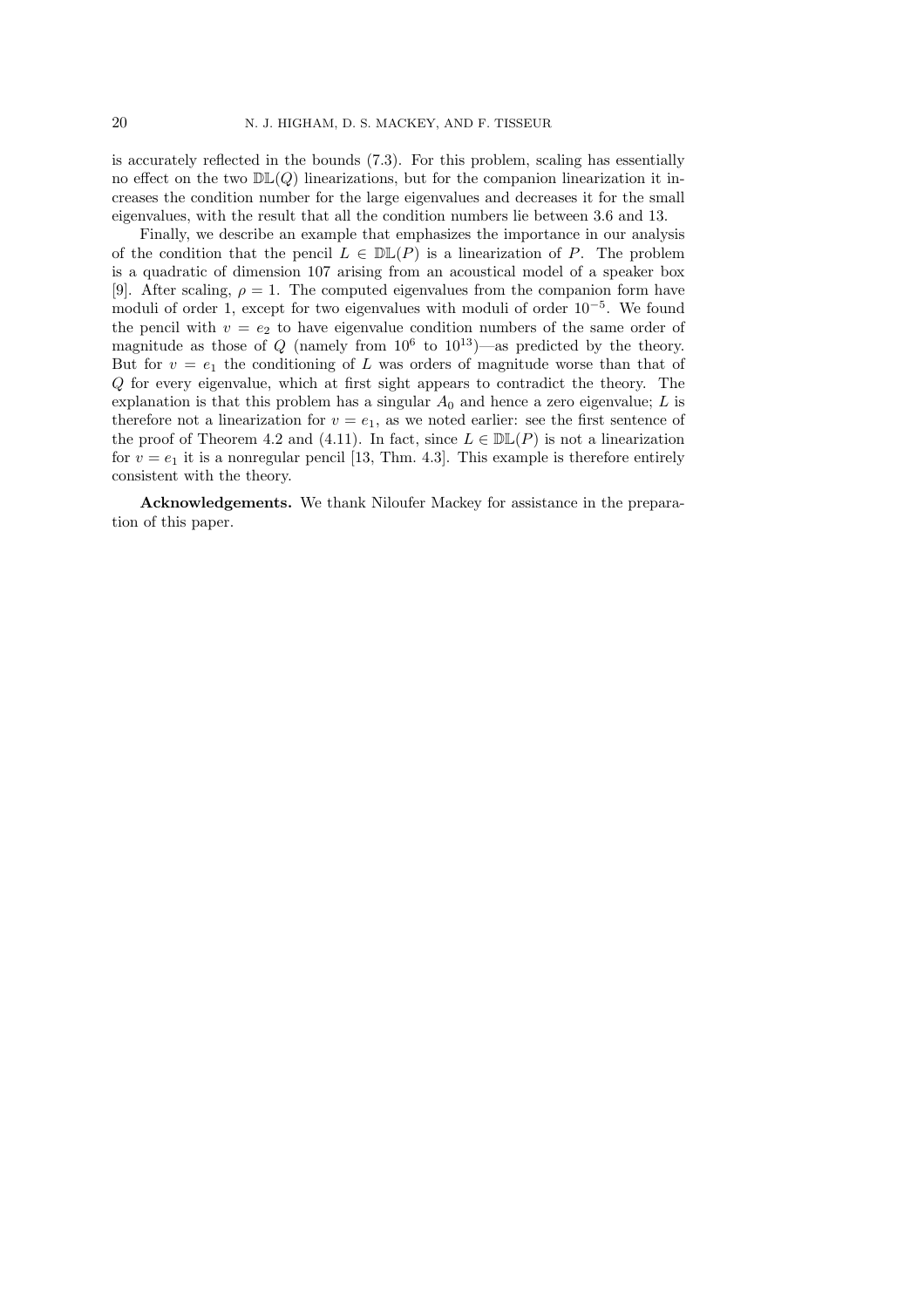





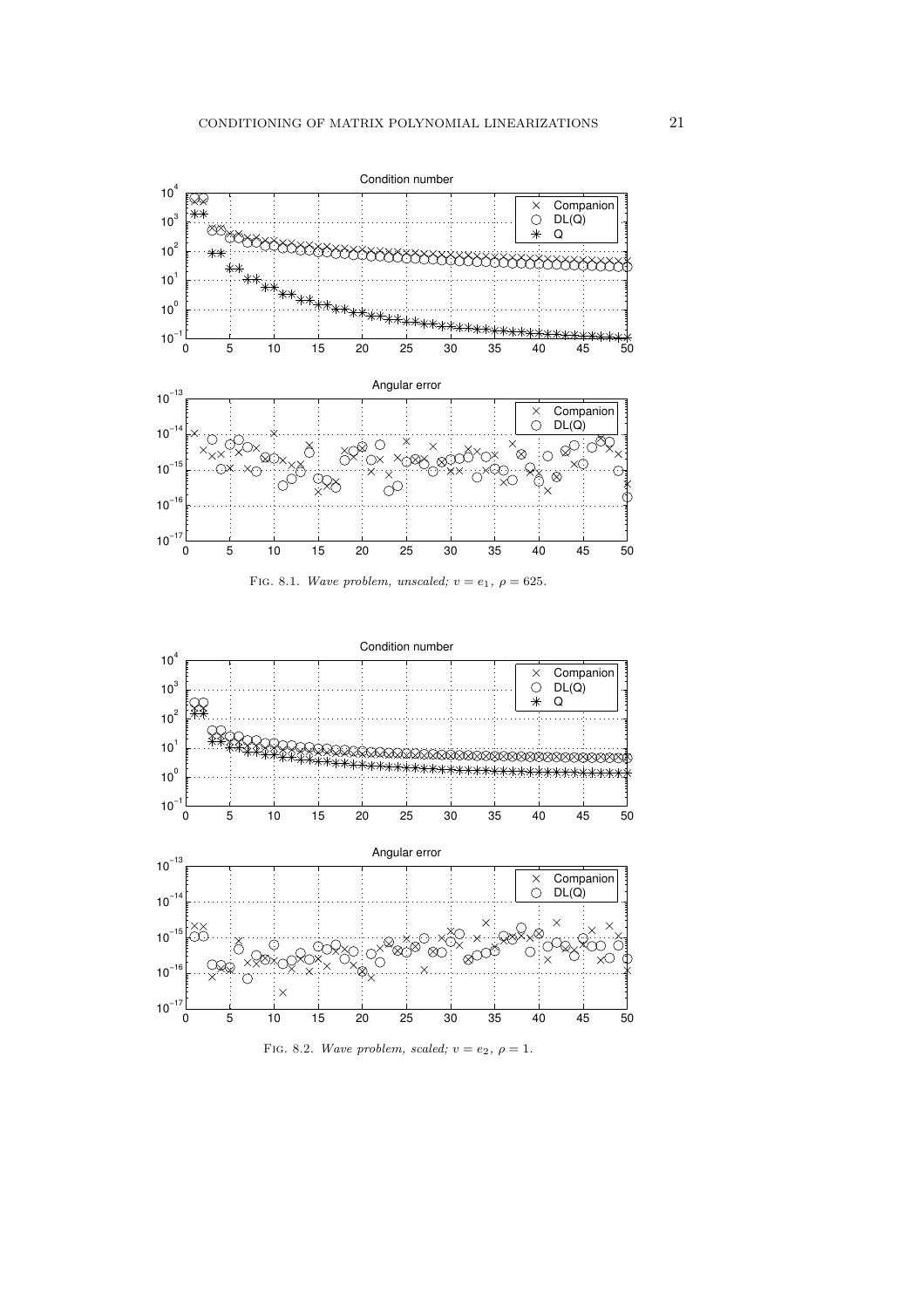





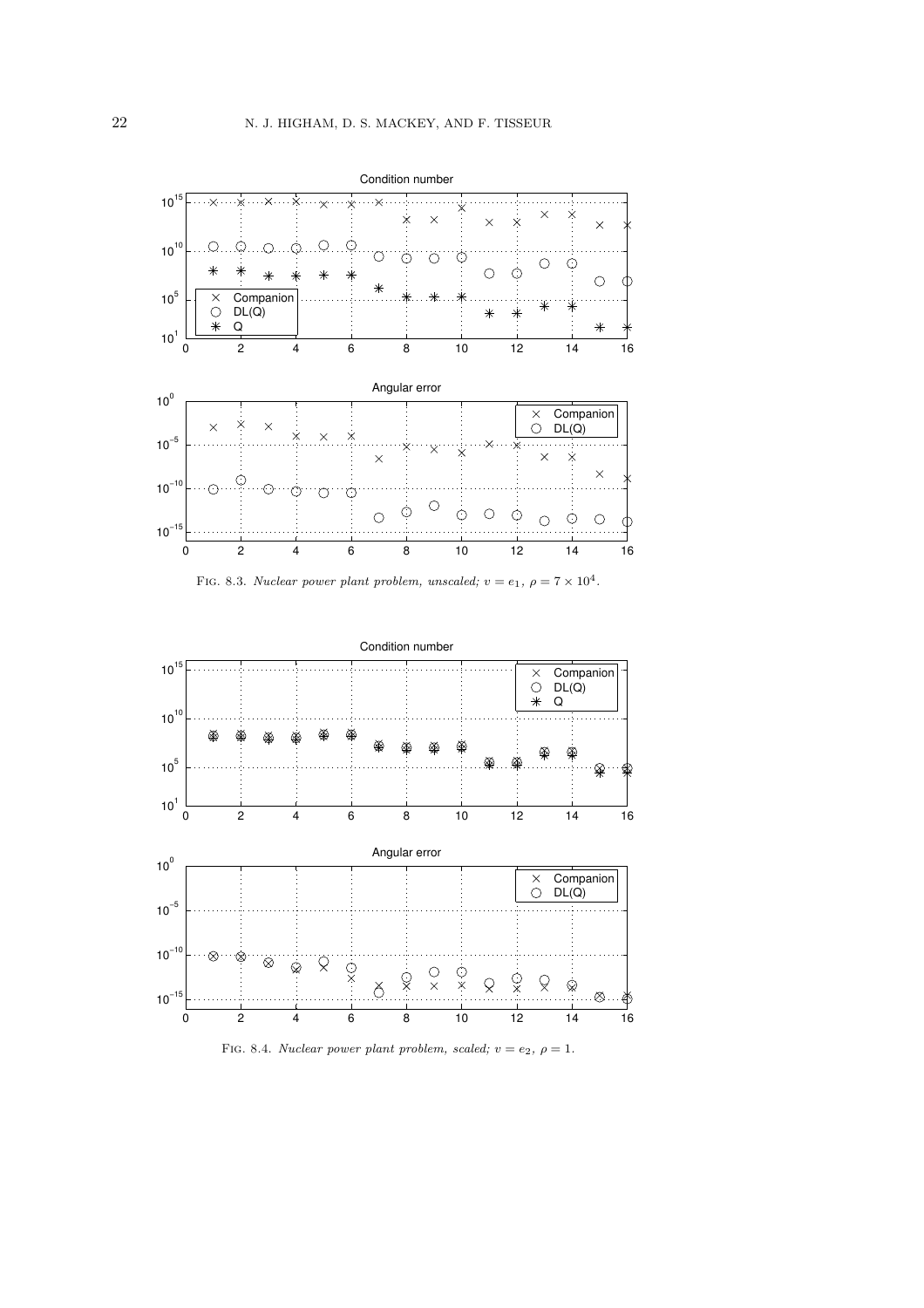

FIG. 8.5. Damped mass-spring system, unscaled;  $v = e_1$ ,  $\rho = 320$ .



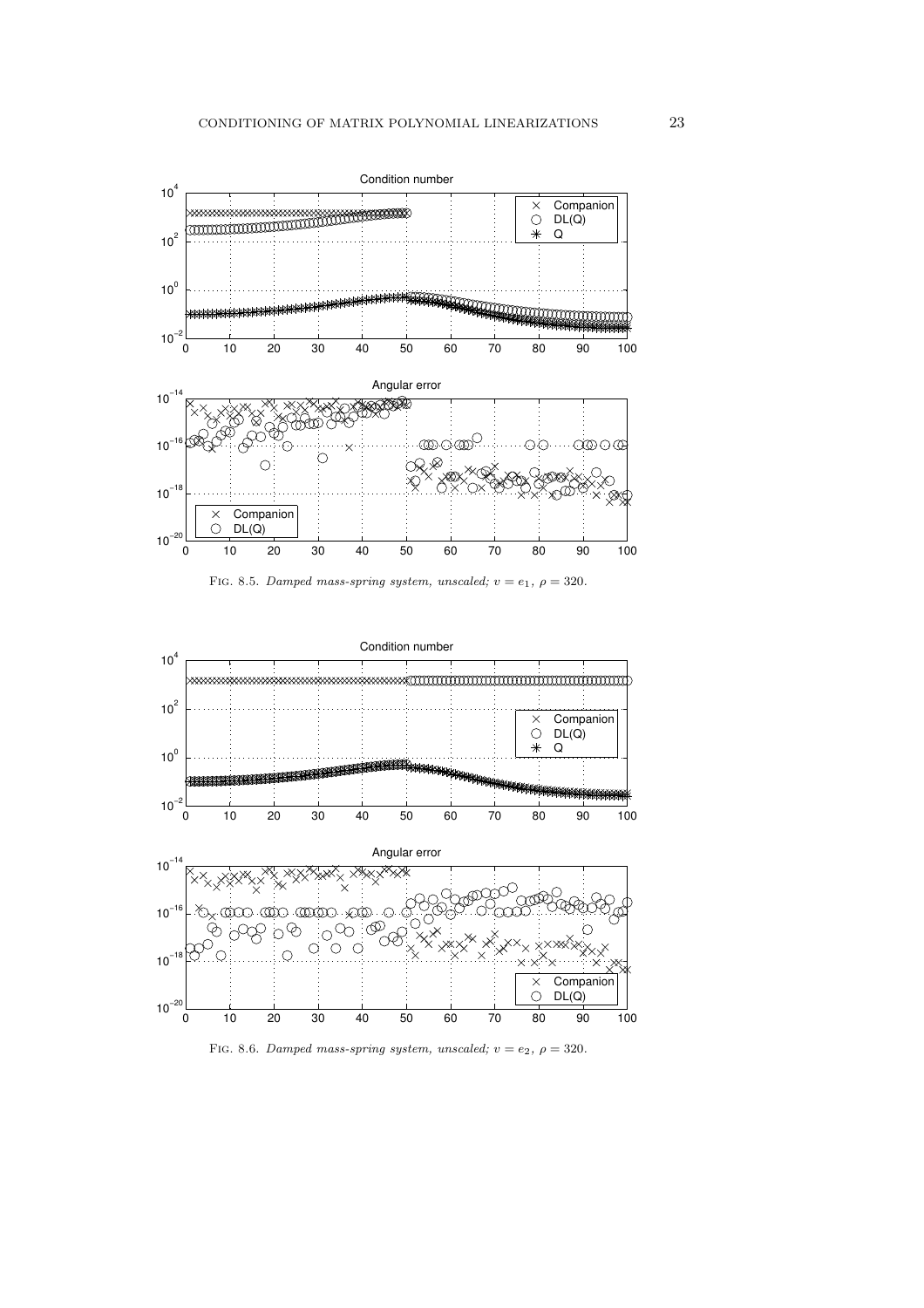### Appendix A.

The following lemma is needed in the proofs of Theorems 4.3 and 4.4. We omit the proof.

Lemma A.1. Consider the functions

$$
f_1(x) = \frac{(1+x^2)(1+x^2+x^4+\cdots+x^{2(m-1)})}{1+x^{2m}},
$$
  
\n
$$
f_2(x) = \frac{(1+x^2)(1+x^2+x^4+\cdots+x^{2(m-1)})}{1+x^2+x^4+\cdots+x^{2m}},
$$
  
\n
$$
f_3(x) = \frac{(1+x)^2(1+x^2+x^4+\cdots+x^{2(m-1)})}{(1+x^m)^2},
$$
  
\n
$$
f_4(x) = \frac{(1+x)^2(1+x^2+x^4+\cdots+x^{2(m-1)})}{(1+x+x^2+\cdots+x^m)^2}.
$$

The functions  $f_1$ ,  $f_2$ ,  $f_3$ , and  $f_4$  are all unimodal on  $[0, \infty)$ , with a unique interior extreme point at  $x = 1$  and another extreme point at  $x = 0$ . In particular, we have the following sharp bounds:

$$
(A.1) \t\t\t 1 \le f_1(x) \le m,
$$

(A.2) 
$$
1 \le f_2(x) \le \frac{2m}{m+1},
$$

$$
(A.3) \t\t 1 \le f_3(x) \le m,
$$
  
 
$$
4m
$$

(A.4) 
$$
\frac{4m}{(m+1)^2} \le f_4(x) \le 1.
$$